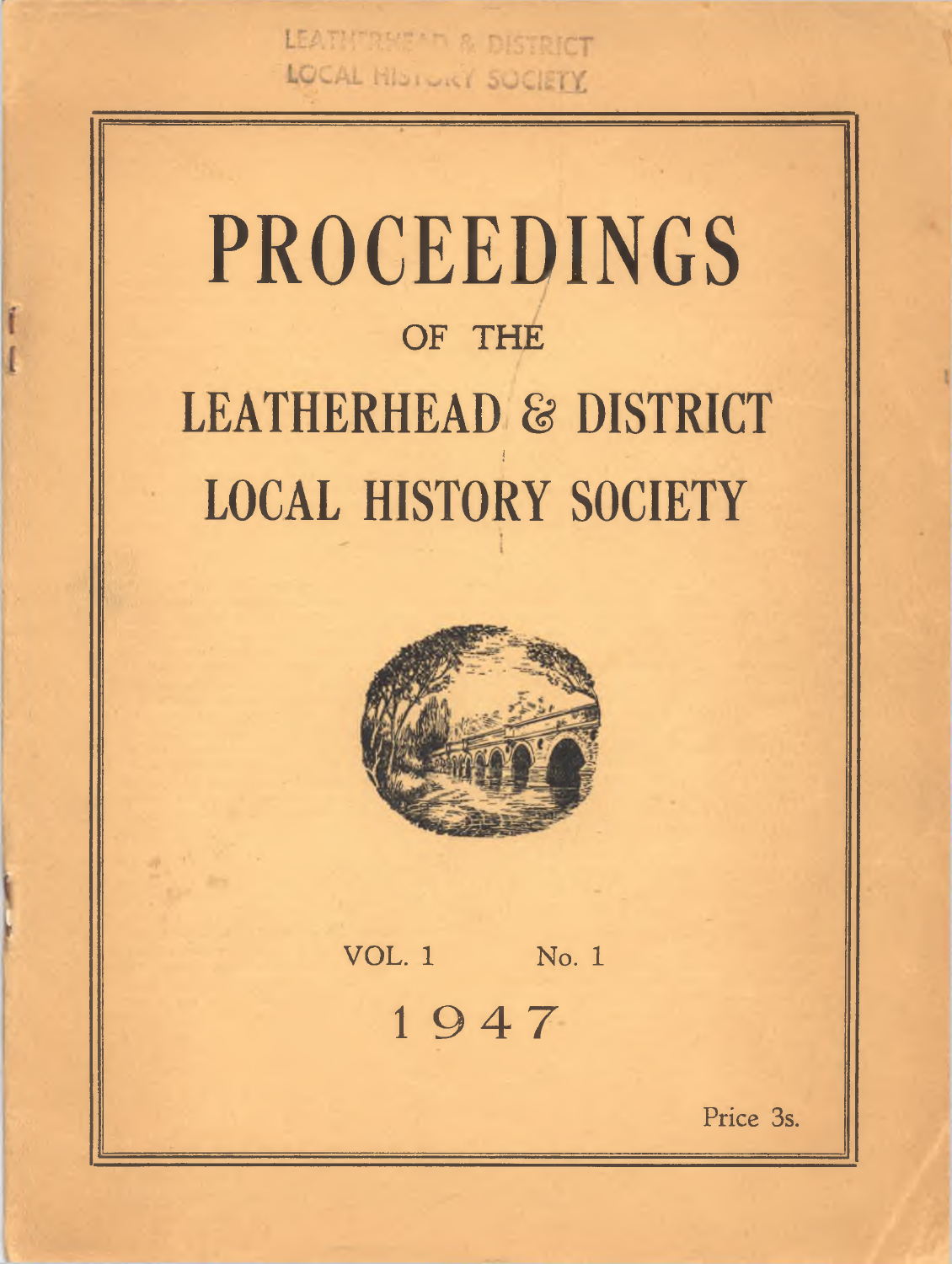## **Occasional Notes**

ONE of the most important tasks of the Society is the preservation of records as well as examining and noting them. It is a matter of gratification, therefore, that already the Society has been instrumental in getting the old deeds of "The Swan," Leatherhead, deposited by the owners at the County Record Office, where they will be available for inspection and record by all interested. From a preliminary inspection it is clear that they contain much of deep interest to this Society.

The Society is indebted to Mr. John H. Harvey for a photograph of a tomb at Ossory, Kilkenny, Eire, alleged to be that of Richard de Lederede, who was Bishop of Ossory from 1317 to 1360. Mr. Harvey writes: " . . . There is a brief ' life ' of De Lederede in Wm. Carrigan's *Hist, and Antiq. of the Diocese of Ossory* but nothing else appears to be known of his origin. It would be interesting if his antecedents at Leatherhead could be traced ..." It will be a pleasing task for some member to try this. Was he a connection of Robert de Lederede who is said to have built in 1358 the Chapel on the site now occupied by the " Old Rising Sun " ?

In view of the projected development by the Urban District Council of Bookham Grove, built by Admiral Broderick in 1750, the Society has endeavoured to secure photographic records of its most interesting features. Among these are the horse water wheel and the dovecote. *As* regards the latter, Mr. Hanscomb said, in the course of a lecture to members at Polesden Lacey in May, 1947: " In the midst of the stables and outbuildings [of Bookham Grove] is a hexagonal building, a well-designed brick and tile dove or pigeon house, a feature of houses of this period and indeed throughout the Manorial system; and with a social significance out of all proportion to its size. Somehow the soft cooing of pigeons in country scenes and mingled with other rural sounds may make us think of the peasant as happy and contented in the long sunny days with time nearly standing still. But the sight of the Lord of the Manor's pigeon house stirred the peasant in a very different way and must have almost aroused hatred in his heart. For no one but the Lord was privileged to keep pigeons. The tenants were under severe penalties not to touch the birds and, powerless to prevent it, had to watch them feed off the corn in the common fields. This was no light matter as such pigeon houses frequently housed hundreds of birds, and there were few, if any, Manors without one at least. And so the Lords of the Manors supplied their tables at the expense of their serfs and tenants.'

The Society has approached the District Council with a view to the preservation of this interesting reminder of earlier social conditions.

It may not be generally known that the Priory, Church Street, Leatherhead, was formerly called the Link House. By a deed of 1815 it is known that it was so-called at that date, and also in 1750. Mr. Benger writes: " It is said that the name of the house was changed at the instigation of Rev. Dallaway, a former vicar, who concocted a pretty story about its connection with monks; but it is more likely that the name Link House has a reference to service in providing a link before the altar."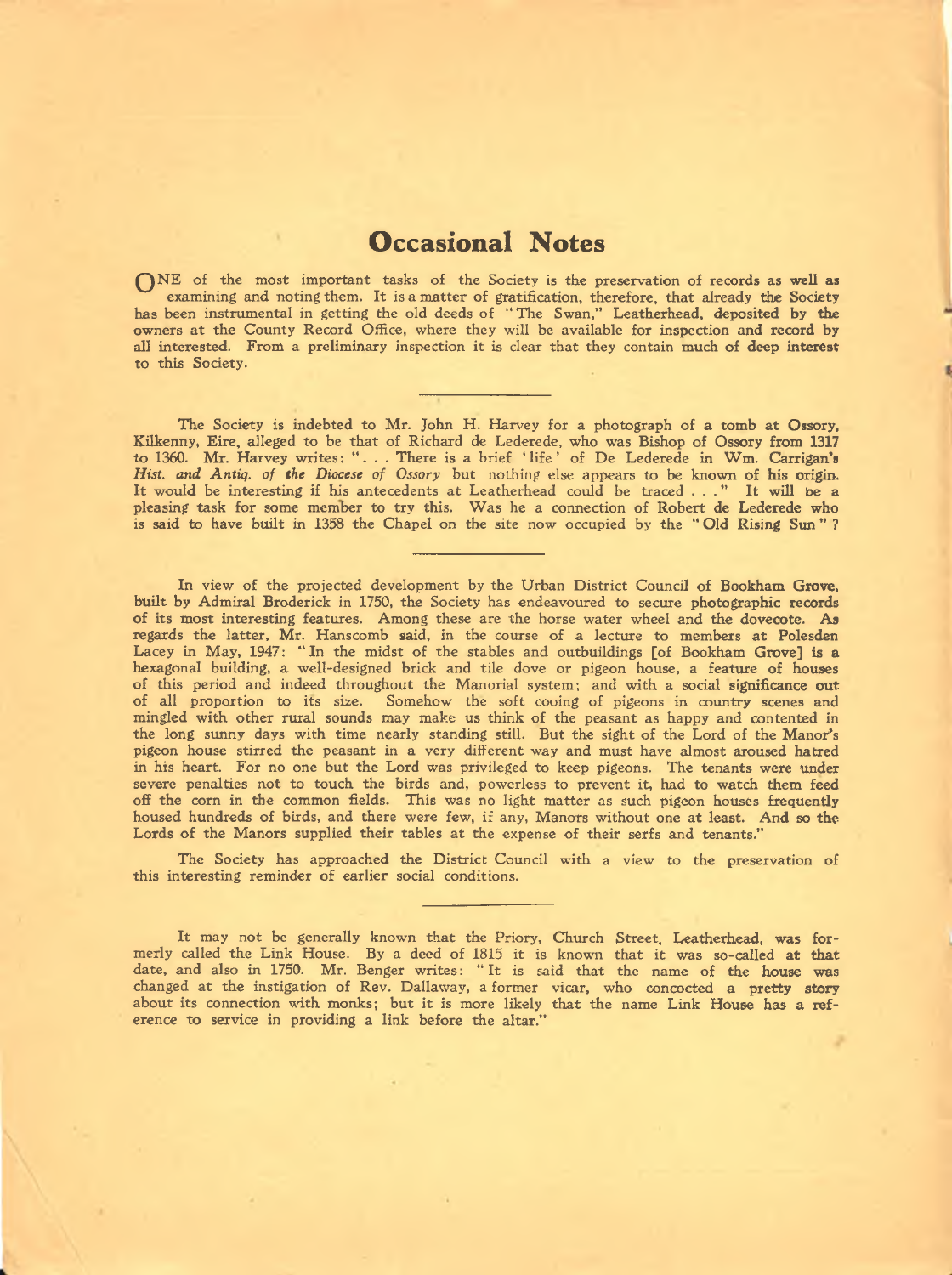## PROCEEDINGS

**of the**

# **Leatherhead & District Local History Society Vol. 1, No. 1 1947**

## *CONTENTS*

*Page*

|                                                                                                 | 1 uge     |
|-------------------------------------------------------------------------------------------------|-----------|
| Note on the Origins of the Society<br>$\cdots$<br>$\cdots$                                      | 2         |
| Secretarial Notes<br>$\sim$ $\sim$<br>$\cdots$<br>$\ddotsc$<br>$\cdots$<br>$\cdots$<br>$\cdots$ | 3         |
| Group Reports:<br>Group A (Historical Records)<br>$\cdots$                                      | 3         |
| B (Architecture, Buildings, Surveying)<br>$\cdots$                                              | 4         |
| $C$ (Photography and Cartography)                                                               | 5         |
| $D$ (Archaeology)<br>$\ddotsc$                                                                  | 6         |
| "The Mounts," Pachesham Park: Interim Report on                                                 |           |
| Excavations, September, 1947, A. W. G. LowTHER                                                  | 6         |
| An Historical Note, JOHN H. HARVEY<br>.                                                         | 9         |
| Group Reports:<br><i>Group E</i> (Natural History)<br>$\cdots$                                  | 11        |
| F (Arts, Crafts, Folk Lore)<br>$\cdots$<br>$\cdots$                                             | 13        |
| Feudal Tenures: Abridgement of a Talk by S. E. D. FORTESCUE<br>$\ddotsc$                        | 13        |
| Little Bookham Parish Registers, R. F. DALTON<br>$\cdots$                                       | 16        |
| Objects of the Society; First Annual Meeting<br>$\cdots$<br>$\cdots$                            | Cover ii  |
| Occasional Notes<br><br>$\cdots$<br>                                                            | Cover iii |
| PLATE: Excavations at "The Mounts," 1947<br>Between pages 8-9<br>$\cdots$                       |           |
|                                                                                                 |           |

## *OFFICERS FOR THE YEAR 1947-1948*

*Chairman: CAPT. A. W. G. LOWTHER, F.S.A., A.R.I.B.A.* Hon. Secretary: MR. A. T. RUBY, M.B.E. (53 Nutcroft Grove, Fetcham. Tel.: Leatherhead 3127). *Hon. Treasurer:* MR. S. E. D. FORTESCUE (Pond Meadow, Preston Cross, Great Bookham. Tel.: Bookham 2683). *Hon. Programme Secretary: Miss N. BOURNE* (Abbotswood, St. Mary's Road, Leatherhead). *Committee Members: MR. F. B. BENGER* MR. S. N. GRIMES Hon. Auditor: MR. W. H. TAYLOR Hon. Librarian: MRS. W. RYDDERCH (18 The Crescent, Leatherhead. Tel.: Leatherhead 2729). *Hon. Editor* of the "Proceedings": MR. S. G. BLAXLAND STUBBS, M.B.E.

1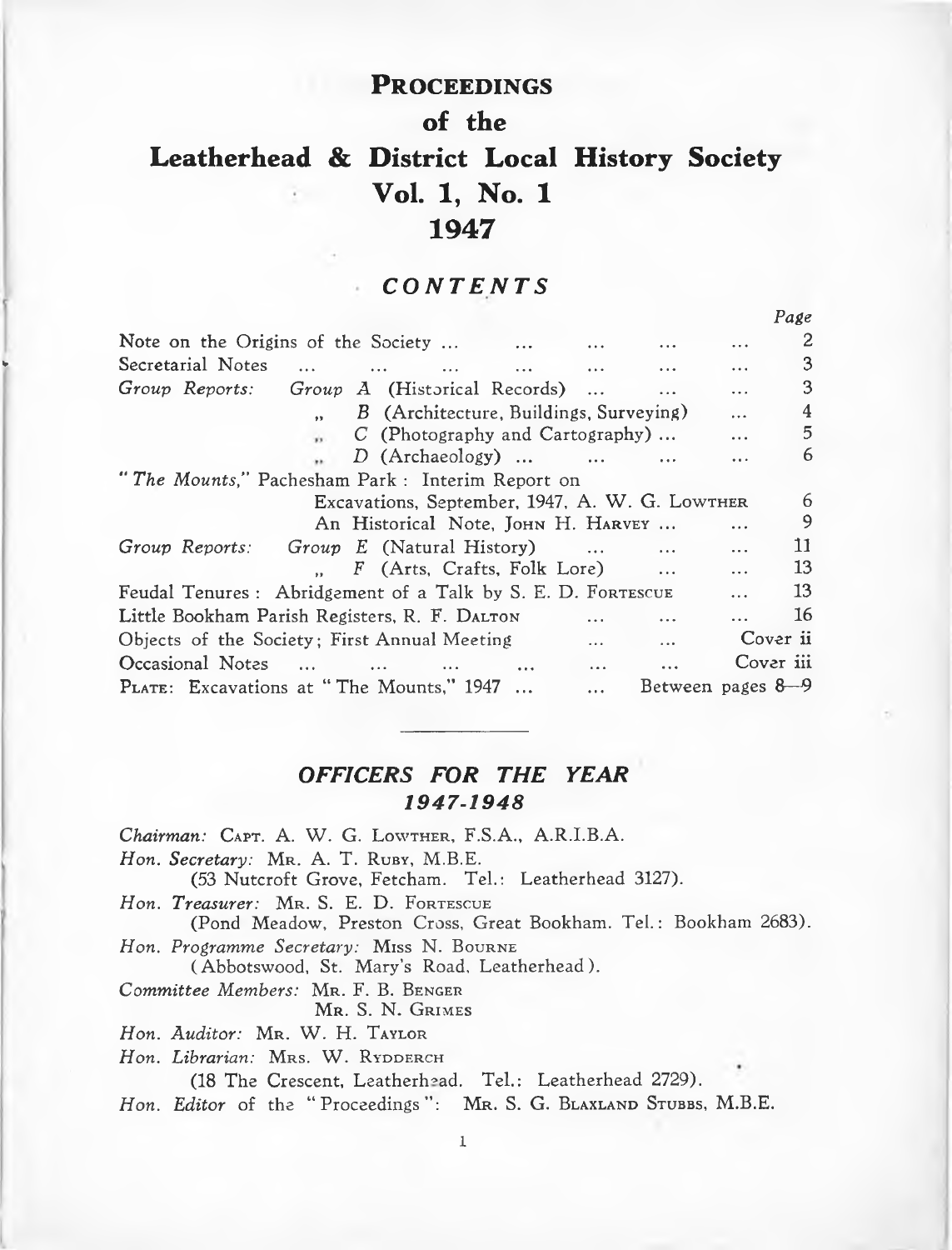TJY the happy accident of the existence of the English Channel our country is richly endowed in its store of archives, and in our era, which has witnessed the recent destruction of many heritages from the past, the national value of our records is receiving belated recognition.

From the study of surviving archives historians of to-day are able to build up a living picture of the "how" and the "why" and the " when" of ancient corporations—such as the Guilds. The historian of the future may wish to have access to records which will illuminate the origin of the Local History Societies of our century. One of our Society's objects is the<br>preservation of records: thus, it is appropriate that in these first pages an account should be<br>given of the origin of the Leatherhe

A t the Annual General Meeting of the Leatherhead & District Countryside Protection Society, 5th June, 1946, a suggestion was put to their Committee1 that the publication of a full authentic, and illustrated History of Leatherhead and District would stimulate interest in the local buildings and countryside; and, as a corollary, would contribute towards their protection. It was clear that, before such a work could be produced, it would be necessary to find a team willing to.devote time to study existing evidence, to search for fresh data, and to record photographically and by documentation all old buildings and objects of interest within the district—in other words, to make a study of local history.

The Committee of the Protection Society found itself unable to undertake an additional task of this magnitude, but gave a promise of support, provided the project matured on sound lines. Considerable help was in fact given by the Protection Society and their Hon. Secretary, Mr. F. B. Benger, and an advertisement appeared in the *Dorking and Leatherhead Advertiser* of 30th June, 1946 inviting those interested in local history to communicate with the acting<br>organizer. The 30 replies received justified proceeding with the project, particularly as Captain<br>A. W. G. Lowther, F.S.A., was one

In the majority of cases personal contact was made with those who had replied, and in September, 1946 a "generative" or Provisional Committee was formed (Captain Lowther,<br>and Messrs. F. B. Benger, R. F. Dalton, S. E. D. Fortescue, S. N. Grimes, W. Owen Groom,<br>J. H. Harvey, A. T. Ruby, M.B.E., and S. G. Blax 5 parishes in the district were represented.

The Provisional Committee met on 16th October, 1946. when a Sub-Committee (Messrs. Grimes, Ruby and Stubbs) was formed to prepare a draft constitution. At the second meet-ing of the Provisional Committee on 5th November the *Leatherhead and District Local History* **Society** was formally constituted. With the adoption of the rules and the fixing of the date for the inaugural meeting the Provisional Committee completed its task and dissolved.

At the above meetings of the infant Society Mr. Blaxland Stubbs acted as Chairman, and it was largely due to his energetic and skilful piloting that an immense amount of detailed work was carried through in so short a time.

Mr. A. T. Ruby undertook the Hon. Secretaryship of both the Provisional Committee and the Sub-Committee, a happy augury of his subsequent all-embracing labours as Hon. Secretary, to which the Society owes so much.

Between 5th June and the date of the inaugural meeting on 27th November contact was made with the following bodies sharing kindred interests:

| The National Register of Archives.                                                    | The Leatherhead Urban District Council.                                                                                                                                        |  |  |
|---------------------------------------------------------------------------------------|--------------------------------------------------------------------------------------------------------------------------------------------------------------------------------|--|--|
| (The Registrar, Lieut.-Col. C. E. G. Malet, O.B.E., addressed the Inaugural Meeting.) | The Surrey Archaeological Society.                                                                                                                                             |  |  |
| Historical Manuscripts Commission.                                                    | The Lincolnshire Local History Society.                                                                                                                                        |  |  |
| The Surrey Records Society.                                                           | The Buildings Record.                                                                                                                                                          |  |  |
| The National Council of Social Service.                                               | The Council for the Promotion of Field                                                                                                                                         |  |  |
| The Berks. Local History Record.                                                      | Studies.                                                                                                                                                                       |  |  |
|                                                                                       | The acting organizer also greatly benefited by drawing on the experience of Major W.<br>North Coates, M.C. (Lincoln Local History Society) Dr. J. E. Nichols ESA (Hop Director |  |  |

North Coates, M.C., (Lincoln Local History Society), Dr. J. F. Nichols, F.S.A. (Hon. Director,<br>British Archaeological Association), C. B. Willcox, Esq., F.S.A., F.R.I.B.A., (Local History<br>Recording Scheme), and Miss D. L. ute is due to Mr. John H. Harvey, who—though unable to continue on the Committee—was indefatigable in providing technical information and advice.

An endeavour was also made to bring the local schools within the orbit of the Society's activities; preliminary interviews with principals of many local schools foreshadowed a possible development in this direction. In every case real interest was shown, and only the current difficulties (foremost, the crowded time-table due to the exigencies of examinations) hindered an early result in this fertile field. The writer wishes to thank all those, members of the original Provisional Committee and others, whose early enthusiasm and continuing support made possible the realisation of an idea.

<sup>1</sup>[By Mr. R. F. Dalton-Editor] R. F. DALTON.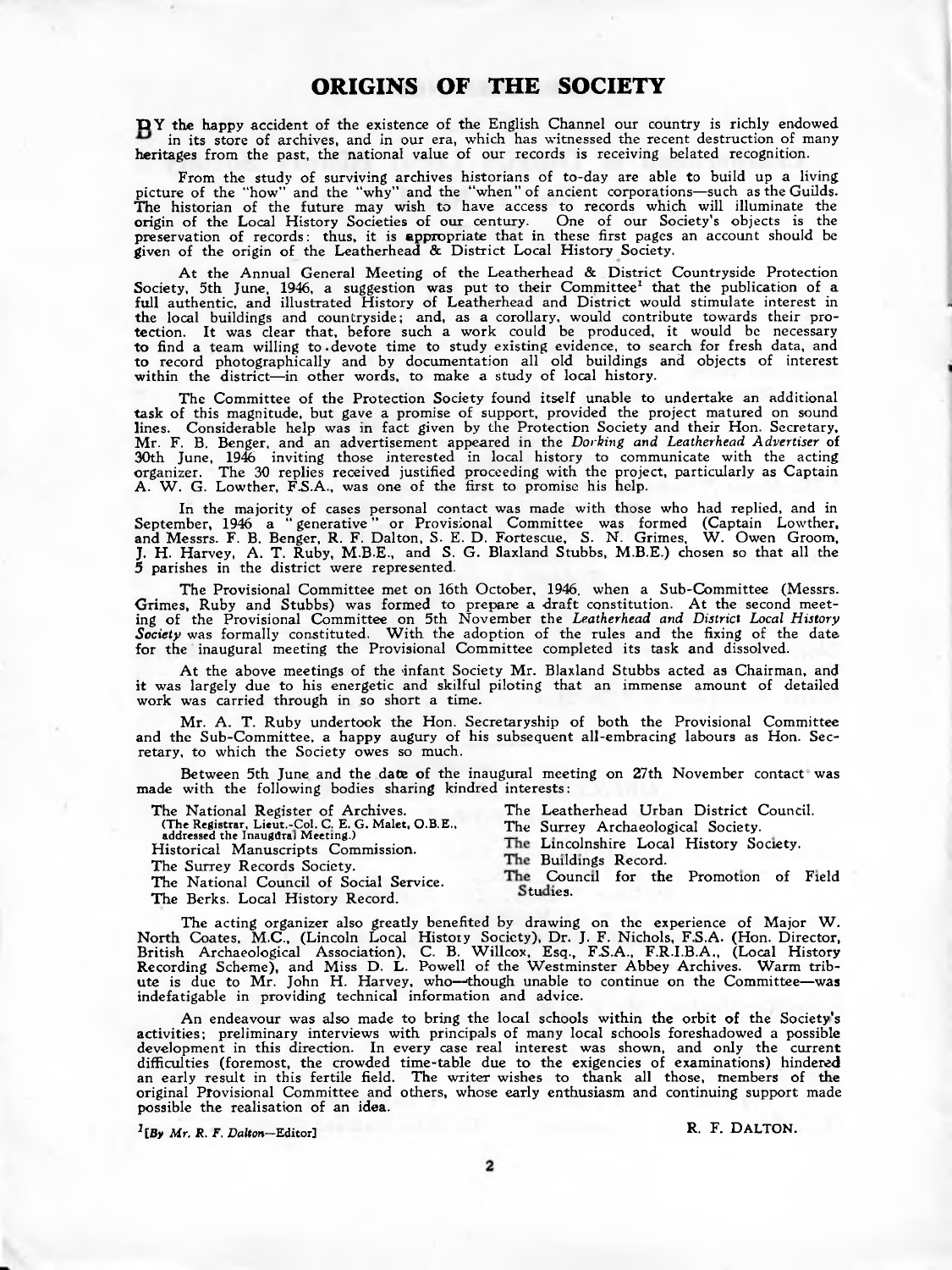TT is natural that this, the first record of the Society's activities has to relate the foundation of the Society and the organization and initiation of its work rather than to record the accomplishment of outstanding results and great discoveries. Nevertheless the Reports of the Groups and general activities in later pages will make it clear that much solid work is in progress and the Society has already justified its formation.

A note on the Society's origin by Mr. R. F. Dalton, to whose enthusiasm and hard work the Society's formation is due, appears in page 2 of these Proceedings, and it need only be added that from its first conception the Society received nothing but friendly welcome and cordial support. The Society is most fortunate in having persuaded Captain A. W . G. Lowther, F.S.A., A.R.I.B.A., to afford them, as Chairman, the benefit of his technical and general experience. The County Education Authorities have recognized the Society and have been good enough to make a grant to its expenses. The cordial and co-operative relations established with the Council for the Promotion of Field Studies are of the greatest value.

Since November 1946, the membership has increased weekly and exceeded one hundred<br>by September 1947. We much regret to have to report the subsequent loss of two members by death. So far there are five junior members whose active interest is most gratifying.

#### *Lectures and Tours.*

The severe winter weather of 1946-7 upset the intention to hold monthly general fixtures, but four lectures and talks and seven conductcd tours were arranged in that year as follows:

1946<br>Dec. 20 Lecture by Capt. Lowther on " Archaeological Methods."

 $1947$ <br>Jan. 21<br>Feb.  $1$ Lecture by Mr. John Harvey on " Court Rolls and Manorial Documents."

- 
- Feb. 1 Conducted visit to the Public Records Office (Mr. R. F. Dalton, M. A.).<br>Feb. 15 Conducted visit to the National Building Records Office and Victoria an Feb. 15 Condudted visit to the National Building Records Office and Victoria and Albert Museum (cancelled owing to weather conditions).
- 
- May 9 Lecture by Mr. S. E. D. Fortescue on "Feudal Tenures."<br>May 30 Conducted tour of Polesden Lacey Manor! (Mr. R. R. Fed Conducted tour of Polesden Lacey Manor!(Mr. R. R. Fedden) with a talk by Mr. Hanscomb on "The Road to Bookham.
- June 21 Conducted tour of Stane Street, (the Roman Road) (Capt. A. W. G. Lowther, F.S.A.).<br>July 19 Conducted tour of the five Parish Churches: Capt. Lowther (Ashtead). Mr. H. G.
- July 19 Conducted tour of the five Parish Churches: Capt. Lowther (Ashtead). Mr. H. G. Smith (Leatherhead).<br>Aug. 23 Exploration of the bed of the River Mole and Mr. C. E. Hanscomb F.R.I.B.A. (The Bookhams).<br>Aug. 23 Explora

The work of the Society has been divided into six Groups, each under a Group Leader, a note on each of which appears in the Group Reports (v. infra). The Group Leaders meet periodically as a Sub-Committee to discuss and correlate the activities of their respective Groups, to prevent overlapping, and to arrange for mutual assistance as required.

The formation of a Library has been put in hand and a Library Sub-Committee administers the Library Rules, and recommends books to be purchased out of the Library Fund, initiated in April 1947. Donations to this are always welcome. A number of books have been given, and these, with purchases from the Fund, will form the nucleus of what will be a very useful and necessary adjunct to the Society's work.

The Society was pleased to accept an invitation to participate in the Community Services Exhibition organized for the National Savings Week, 27th September to 4th October, 1M7. As varied an exhibition as is possible by a body of this nature was staged and attracted considerable attention. Further local exhibitions are in contemplation.

> A. T. RUBY, *Hon. Secretary.*

## **REPORTS OF THE SEPARATE GROUPS** *GROUP* A

#### **(Historical Records: MSS. and other Written Records)**

#### *Leader:* Mr. G. H. Smith, Roselawn, Leatherhead Road, Ashtead

THE most important work undertaken by members of this Group is the commencement of<br>the history of the Manor and Parish of Ashtead by Captain A. W. G. Lowther (Chairman)<br>and Mr. S. N. Grimes. These members concentrated duri Rolls, the earliest of which are to be found at the Public Record Office. After two visits paid to Chancery Lane to inspect the Rolls, it was decided by the Chairman that, owing to the small number of members engaged on this work, it was necessary to obtain photostats of all those which were reasonably legible, and these were received in August. The Group received invaluable assistance from the Chairman. In fact he has carried out all the work of deciphering the records, whilst the Group has been studying Court Hand, and copying the translations. The period covered by some 13 membranes is from 1387 to 1546, and, apart from the earliest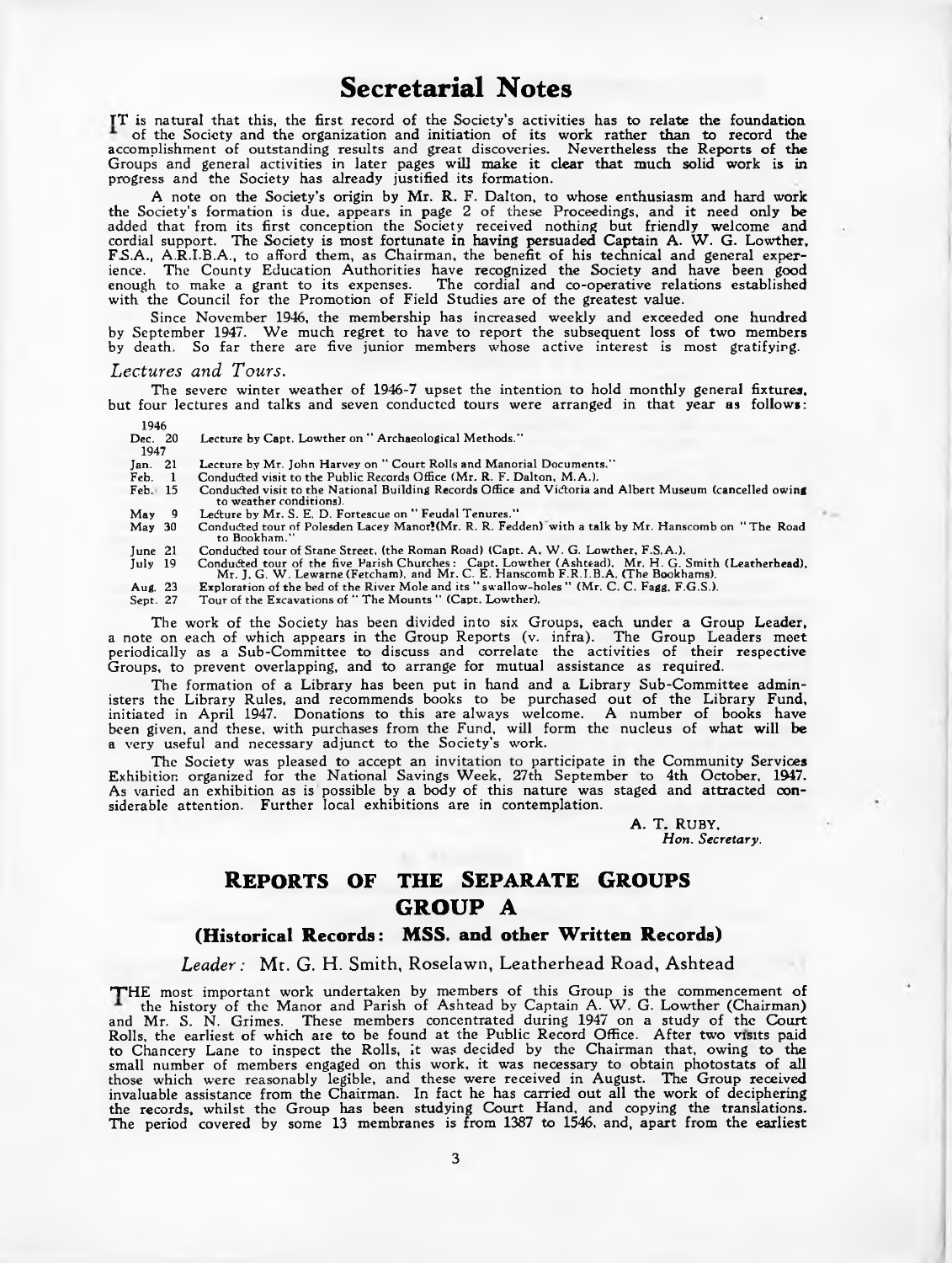sheet, they are in fair condition. Much useful and interesting information has already been obtained. So far 10 place-names have been recorded, and 5 of these have been connected **with the** 1638 map.

Up to the date of this report the work has not proceeded much beyond 1410, but it was expected that before the end of 1947 the majority of the present membranes would have been translated and recorded.

The Chairman has also arranged to obtain photostats of Ministers' Accounts of Ashtead held in the Record Office, and these are expected to reveal interesting cross-evidence.

The Group have also recorded the following information:—

- *a.* Copy of Domesday entry *Stede* (Tab. V ).
- *b.* Extract from Camden's *Britannia* (1752) Gibson's Ed. *Ashtead.*
- *c.* Copy of Royal Deed of Elizabeth—Lord Seymour as Owner and S. Mawe and W. Knight as tenants of land at Ashteede to J. Fallet and wife (1589).
- *d.* Surrey Fines. Extracts from *Surrey Arch. Collections,* Extra Vol. L (Ashtead).
- *e.* Extract—Manning & Bray*—History of the County of Surrey p. 634, Vicars and Rectors, Ashtead.*
- *f.* Copy of List of Rectors and Vicars of Ashtead 1282-1942.—Vestry of St. Giles' Church, Ashtead.
- *g. List of Incumbents* (*Ashtead*) —Manning & Bray.

Other studies have been the beginning of the transcription of the Church Registers, where not hitherto made, and Mr. Mayer has completed the Burial Register of Leatherhead from 1812-1837, a period which records the burial of the three maiden daughters of Lord Henry Beauclerk, of Leatherhead, Henry Boulton, Lord of the Manor, and James Dalloway, the Vicar of Leatherhead, antiquary and historian.

A copy has been made of the Assessments of the Parish of Leatherhead in 1819 show-<br>ing the total value of £4,890 apart from the liability of the Common Downs, Waste and Timber of the Manor and the Vicar's tithes, which were referred to " an Eminent Barrister" for decision.

Mr. L. E. Buckell has undertaken the work of recording the local military history, which will include a reference to the local detachments of Militia, Volunteers, Territorials, and Home Guard.

Work has been commenced on searching the Calendars of State Papers for local items, and so far it has been found that the Justices of Surrey wrote from Leatherhead to the Council on 24th February, 1580, with reference to preparations to resist invasion, and the Deputy Lieutenant of Surrey wrote to the Council from Leatherhead on 9th and 22nd July, 1588, on the same subject.

The Vicar of Leatherhead has kindly permitted a member to make an examination of a large number of documents in a church chest, which, so far, has revealed several 17th and 18th century deeds relating to property in Great Bookham and Fetcham, including a record of the Court Baron of the Manor of Great Bookham of 1637.

It is hoped during the succeeding year to continue these studies and that some **member** will undertake the history of another manor. An account of the history and the change from the Vestries to the Urban District Council is being started.

G. H. S.

#### GROUP B

#### **(Architecture, Buildings, Surveying, etc.)**

#### <span id="page-5-0"></span>*Leader:* Mr. C. E. Hanscomb, F.R.I.B.A., " Marlow," Eastwick Road, Great Bookham

THE formation and organization of the Group took place during the early part of the year<br>and Mr. C. E. Hanscomb, F.R.I.B.A., was invited to become leader on 27th March, 1947.

A Group Meeting was held on 18th April for an informal discussion on the forthcoming programme and other matters.

The Group was instructed by the Executive Committee to undertake during the summer a survey of " The Mounts," Randall Road, Leatherhead.

It was felt that some preliminary instruction on surveying should be given for the benefit of the less experienced members and a further Group Meeting took place on 8th May,<br>1947, when the leader gave a talk on this subject. The good attendance and the discussion which followed showed great interest by the Members which has been sustained throughout the outdoor work.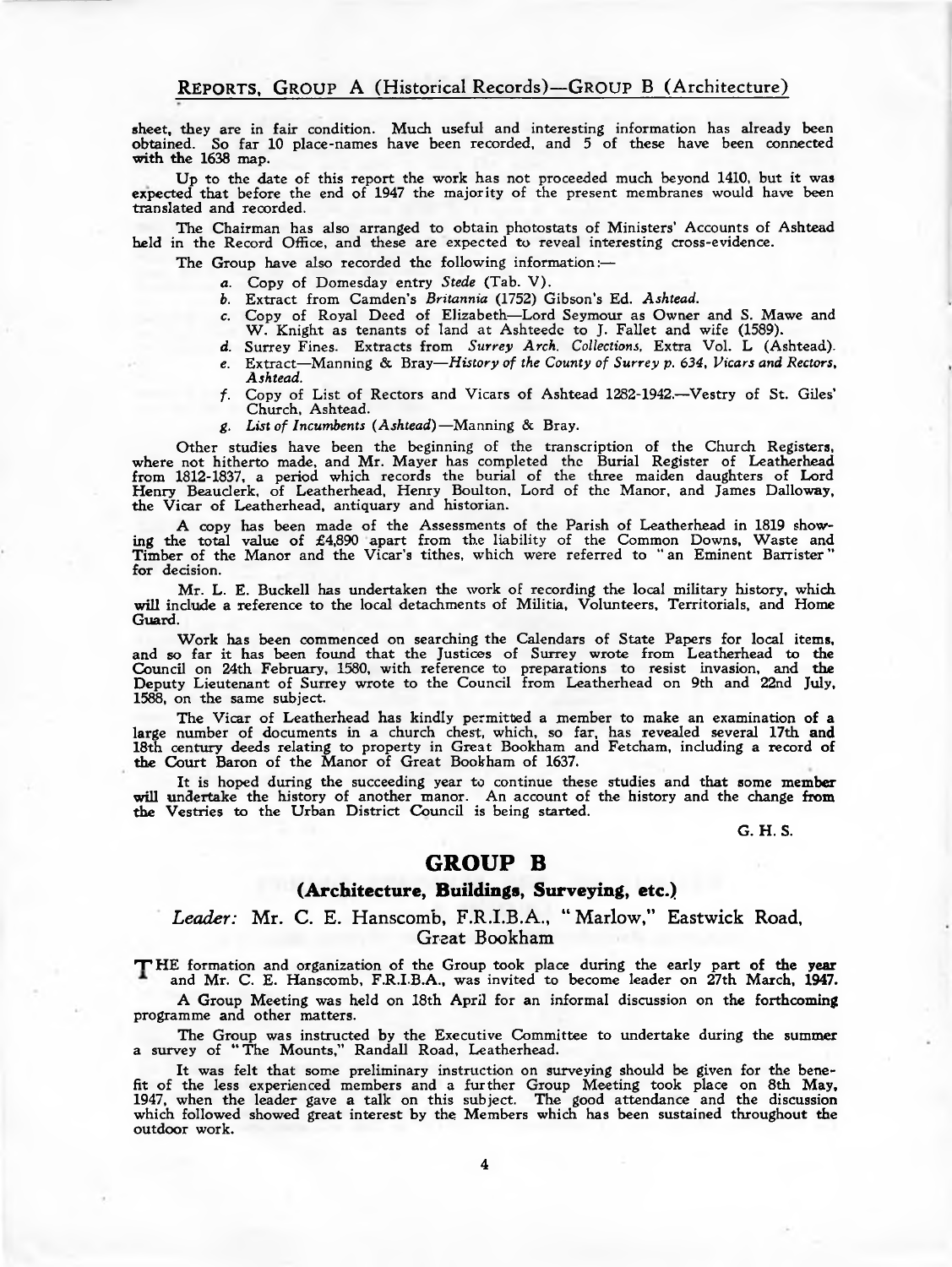Surveying at " The Mounts " commenced on 10th May, 1947. and continued until the work of setting out a grid, measuring and taking levels, contouring and preparing plans was complete and the site taken over for excavation by Group D.

The task was found to be lengthy and physically arduous owing to the closely wooded and undulating nature of the site. The necessary hard work was cheerfully forthcoming without stint on evenings and Saturdays.

The nature of the various surveying instruments, chain, rods, level, etc., and the methods of their use were explained and demonstrated during the work.

The Group feels that not only has it had the pleasure of carrying out a useful piece of work but that the knowledge and skill thereby gained must add to its ability to carry out further work.

Little time for other collective activities has remained but the Group look forward to a possibly more varied programme during the coming year.

The Leader gave a talk on Bookham at Polesden Lacey on 30th May, and at the tour of the Five Parish Churches on 19th July conducted the party round the Churches of Great and Little Bookham.

The Group wishes to express its appreciation of the Hon. Secretary's never failing help and encouragement and also of his very active participation in its work.

The winter months offered the opportunity to provide what has become a pressing need, the preparation of a schedule of buildings within our district which have features of architectural or historical interest.

With this as a guide it is intended to examine them as opportunity offers and make suitable records. Where records are already in existence they will be checked, amplified or amended as may be appropriate.

Age, either at its upper or lower levels, has been no deterrent in the Group's activities<br>and extremes have met on the plane of mutual interest. The age of that indefatigable and most<br>junior member, 12 year-old Stephen She the ages and identities of some of our senior members should be observed.

C. E. H.

### GROUP C

#### **(Photography and Cartography)**

*Leader:* Mr. M. A. Snellgrove, 6 Gatesden Road, Fetcham

<span id="page-6-0"></span>TN all our five parishes photographic recording has been actively pursued, our main line of approach being the list of Antiquities prepared by Mr. J. H. Harvey and Mr. F. B. Benger for the 4th Edition of the County of Surrey Schedule.

Special attention has been paid to natural features and buildings which might soon disappear, as " Carter's Grove," Ashtead (threatened by a new Estate) and the interesting but ruinous outbuildings of Bookham Grove (Great Bookham).

Such modem but transient features as bomb craters and air raid shelters have also been recorded—mundane to us, but of interest to the Society of the future.

The excavations at " The Mounts " have been faithfully and meticulously photographed by Mr. Blake, whose delightful enlargements of this, and other, subjects have done so much to arouse interest in our activities. Accurate and ample photographic work is always im-portant on such a site as " The Mounts "— photography of a nature which indicates the varying textures of different layers of soil, together with any rubble, tiles, etc., contained therein *(see* Plate *facing* page 8). Excavations, unless in exceptional and important cases, can rarely be maintained, and photographic records have to serve for any future work in ascertaining<br>layouts or dates after the excavations have been filled, or have fallen, in. We hope to be able to submit many more photographs next summer, recording the excavations to be made in the centre of the site, and elsewhere, at " The Mounts."

A small selection of our photographs on exhibition during the Civic Savings Week, 27th September to 4th October, 1947, and again at the General Meeting, 19th November, 1947, created much interest. The kindly co-operation of the Bookham Camera Club in our work is appreciated.

We have started to acquire, or borrow for copying, old photographs and prints and engravings of our district—and an appeal for help is made in this. Interesting old photographs are often tucked away in many boxes and albums. If lent for copying photographically they may be sent to the Leader of Group C or to the Hon. Secretary. Their safe return is promised. The Photographic Section is properly at the service of all other Groups of the Society, and our work, made difficult by restrictions and high cost of materials, is continuous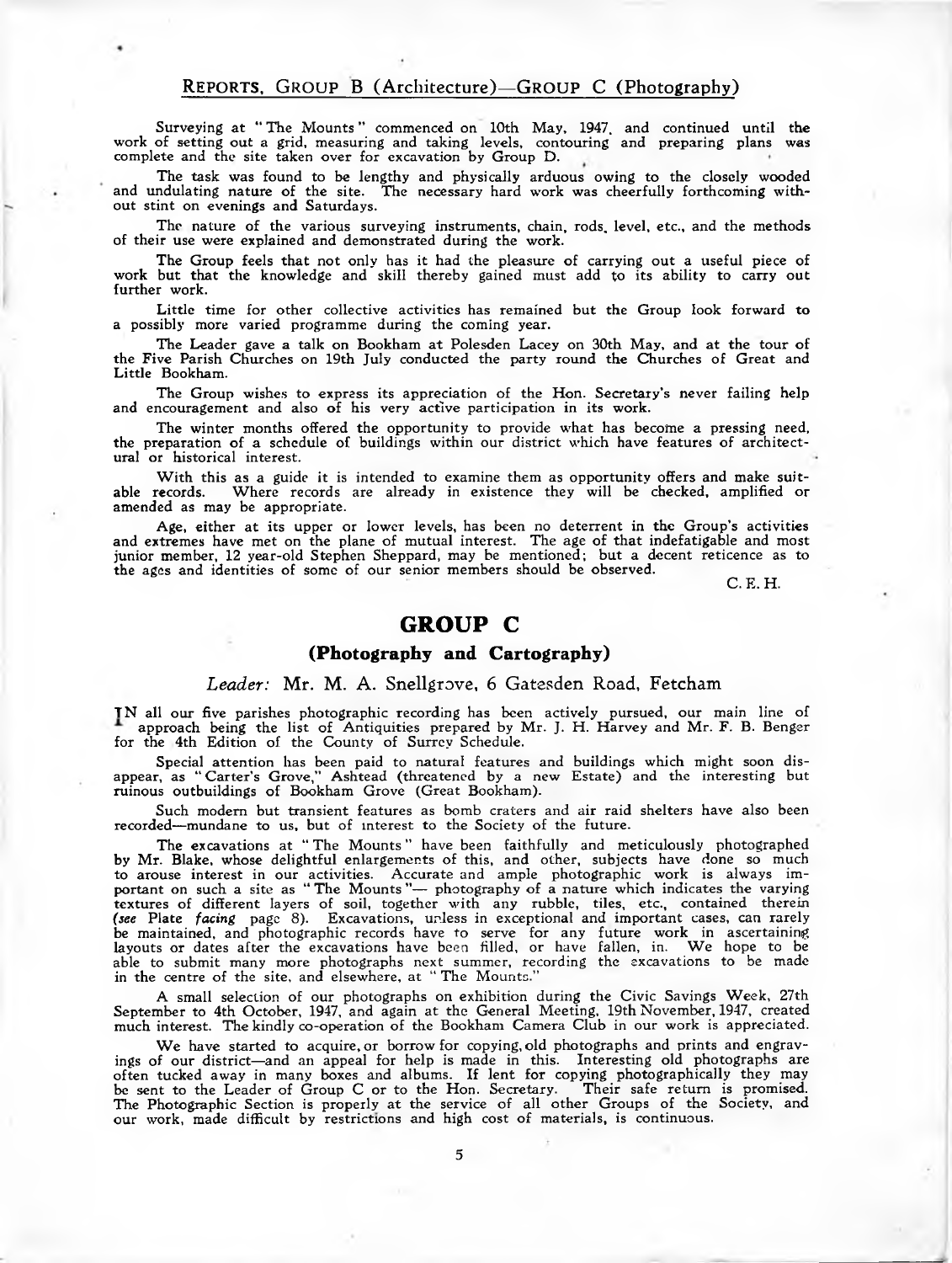#### REPORTS, GROUP C (Photography) - GROUP D (Archaeology)

While the importance of the camera as a recording medium has naturally been stressed, anyone who has photographed the old buildings of this part of Surrey will not have failed to notice that to miss the fine colour of an ancient tile-hung wall or an undulating roof is to miss a lot. The Group would enthusiastically welcome any artist member who could supplement the precision of the photograph with the beauty of the palette.

*The Cartographical Section* depends chiefly on calls made by other Groups for the nature and extent of its work. A number of sketch maps have been prepared for various purposes; also a series of plans of Fetcham in 1777 have been pieced together to show the actual layout of the district at that period.

M. A. S.

## GROUP D **(Archaeology)**

# Leader: Capt. A. W. G. Lowther, F.S.A., A.R.I.B.A.,

#### The Old Quarry, The Warren, Ashtead

*Report.* The work accomplished by this Group during 1947 can afford considerable satisfaction to the Society, and it is a pleasure to be able to record that, thanks to the energy displayed by its members, it can be stated that the Group has carried out a full and satisfactory programme. In addition to lectures, and visits to some of the principal antiquities in the area, a preliminary season's excavation on one of the outstanding " ancient monuments " in the district—the earthworks known as " The Mounts " at Pachesham—has been carried out, and it is intended to continue work at this site during 1948. Meanwhile an Interim Report on this work appears in pages 6 to 11.

Active membership of Group D numbered 22.

*Visits and Lectures to December, 1947.*

| 20th December, 1946.  | "Archaeological Methods". Capt. Lowther.                                            |
|-----------------------|-------------------------------------------------------------------------------------|
| 21st June, 1947.      | "Stane Street"-Roman Road. Conducted Visit.                                         |
| 19th June, 1947.      | "The Five Parish Churches." Conducted Visit.                                        |
| 27th September, 1497. | Visits to the Excavations at "The Mounts."                                          |
|                       | 19th November, 1947. The Excavations at "The Mounts." Lecture on the first season's |

work. Capt. Lowther.

During the year several local discoveries were reported to the Group. Chief of these was the discovery, during the war and by means of air-photography, of " crop-marks " revealing a Celtic "field-system" on Leatherhead Downs, including what is clearly a pre-Roman trackway. The same photographs reveal, in a nearby field, a group of about a dozen "barrows"<br>(burial mounds). This discovery was made by Mr. B. Hope-Taylor, who kindly undertook to<br>give the Society a lecture on it in 1943. It i this find at a later date.

# " THE MOUNTS," PACHESHAM

#### **Interim Report on the Excavations during September, 1947**

SITUATED just under a mile to the north-west of Leatherhead Station, and in a small patch of dense woodland adjoining Pachesham Farm, is a low hill, at the southern foot of which flows, from east to west, the small stream known as the Rye Brook (Six-inch *O.S.* map, XVIII S.E.). This hill, formed of the deposit known to geologists as " London Clay," is surmounted by a large, and in places, impressive ditch, or moat, enclosing a roughly oval space of about a third of an acre. This earthwork, known as " *The Mounts,"* and now a scheduled ancient monument under the control of the Ancient Monuments Department of the Ministry of Works, has for long provided speculation as to its date and purpose. Until fairly recent years, it has, on maps of the district, appeared with the description " Camp, (remains of)," which it shared in common with all ditch-enclosed earthworks of whatever period.

Speculation as to whether it was of " British " (a vague term used during the last century for everything " pre-Roman ") or " Roman " origin was, for some people, settled in favour of the latter through the finding of some " Roman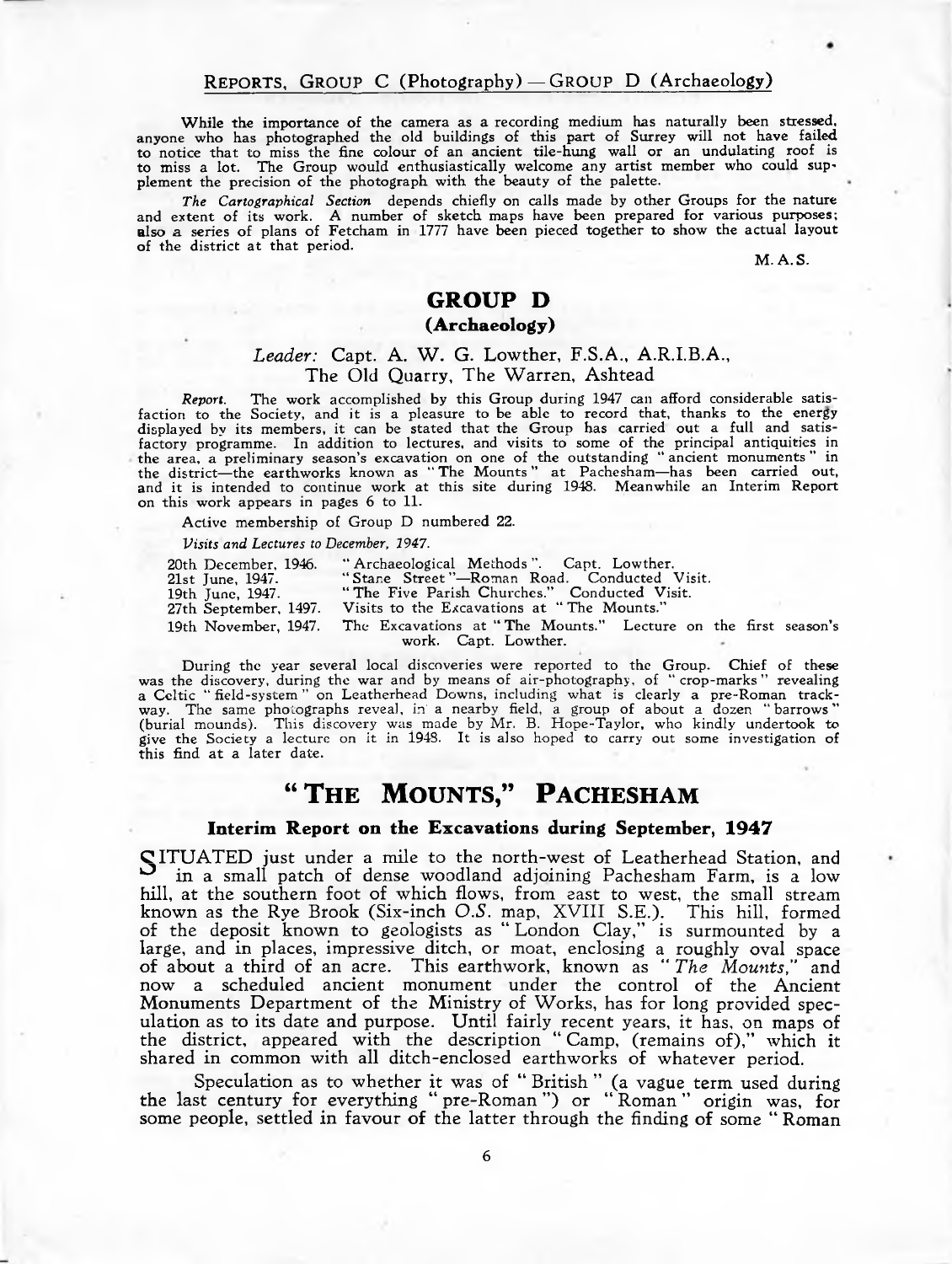tiles and a brass coin " in a field to the west of the site. However, for the last 30 years or so, it has been fairly certain that the moat was of early mediaeval date, several similar examples in various parts of the country having been excavated, and shown to have been the site of " moated homesteads, farms or manor-house," and most commonly of 13th Century date (e.g. the excavations at Nuthampstead, Herts, in 1945, by Mrs. A. Williams. *Ant. Journ.* XXVI, 138- 144).

Thanks to the excavations carried out in recent years at numerous mediaeval sites of known date (especially to work by Mr. G. C. Dunning, F.S.A.), knowledge as to the dating of different types of mediaeval pottery has increased greatly, and it is now possible to deduce the date of the occupation at mediaeval sites with the same certainty as, for a much longer period, has been possible in the case of Roman sites or buildings.

It will be readily appreciated that " The Mounts " was placed first on the list of the sites within our area where excavation was considered desirable, and, even on a limited scale, some important results seemed likely to be forthcoming. That these results were quite up to, if not ahead of, this anticipation, was in part due to the exceptionally fine and dry weather, which enabled our first objective—a " section" through the moat, and dug down to " natural subsoil " beneath its lowest point—to be attained. The good fortune whereby a small quantity of datable pottery, was obtained from the stratified layers in the moat, was another important factor, but the great assistance received from members of Group D (Archaeology), and the preliminary survey of the site which, as the result of some months of arduous work, was carried out by Group B (Architecture, Surveying), were all important contributions to the results obtained.

When the excavations were decided upon, consent for the work was obtained both from the Ministry of Works (Ancient Monuments Dept.) and from Mr. Prewett, owner of the site, and the thanks of the Society are due for these facilities so readily granted.

As regards the identification of the site as that of the Manor of *Pachesham Magna,* and the discovery of a wealth of documentary evidence regarding the ownership and history of this manor, this is due entirely to researches undertaken by Mr. J. H. Harvey (who contributes a note following this Report). Perhaps one of the most noteworthy points that has arisen from Mr. Harvey's work is the clear evidence as to how the site came to be • abandoned, and at such an early date as about **A.D. 1350.** At the same time the close agreement between the evidence of the manuscripts and that of the pottery unearthed in our excavation is remarkable since, even before Mr. Harvey had made, his discovery, the excavations had shown the absence of any pottery which could be dated as being later than A.D. 1350, and that most of the pieces found were of *circa* A.D. 1300, and some of the pieces found are assignable to the 12th and 13th centuries.

#### *The Excavations.*

It was decided to confine the first season's work to the exploration of the moat, ana, after study of the survey and of the site itself, a point on the western side of the moated area was selected, and undergrowth and small trees were cleared from part of the site, forming a " glade " about 10 feet wide and extending across the moat, at right angles to it, and well beyond the inner lip.

A trench 3 feet 6 inches wide was then set out and, in case of a possible change in the weather, work commenced with the excavation of the lowermost part of the moat. At the point selected, the moat is still about 40 feet in depth and 70 feet in width, and there is an external bank rising some 15 feet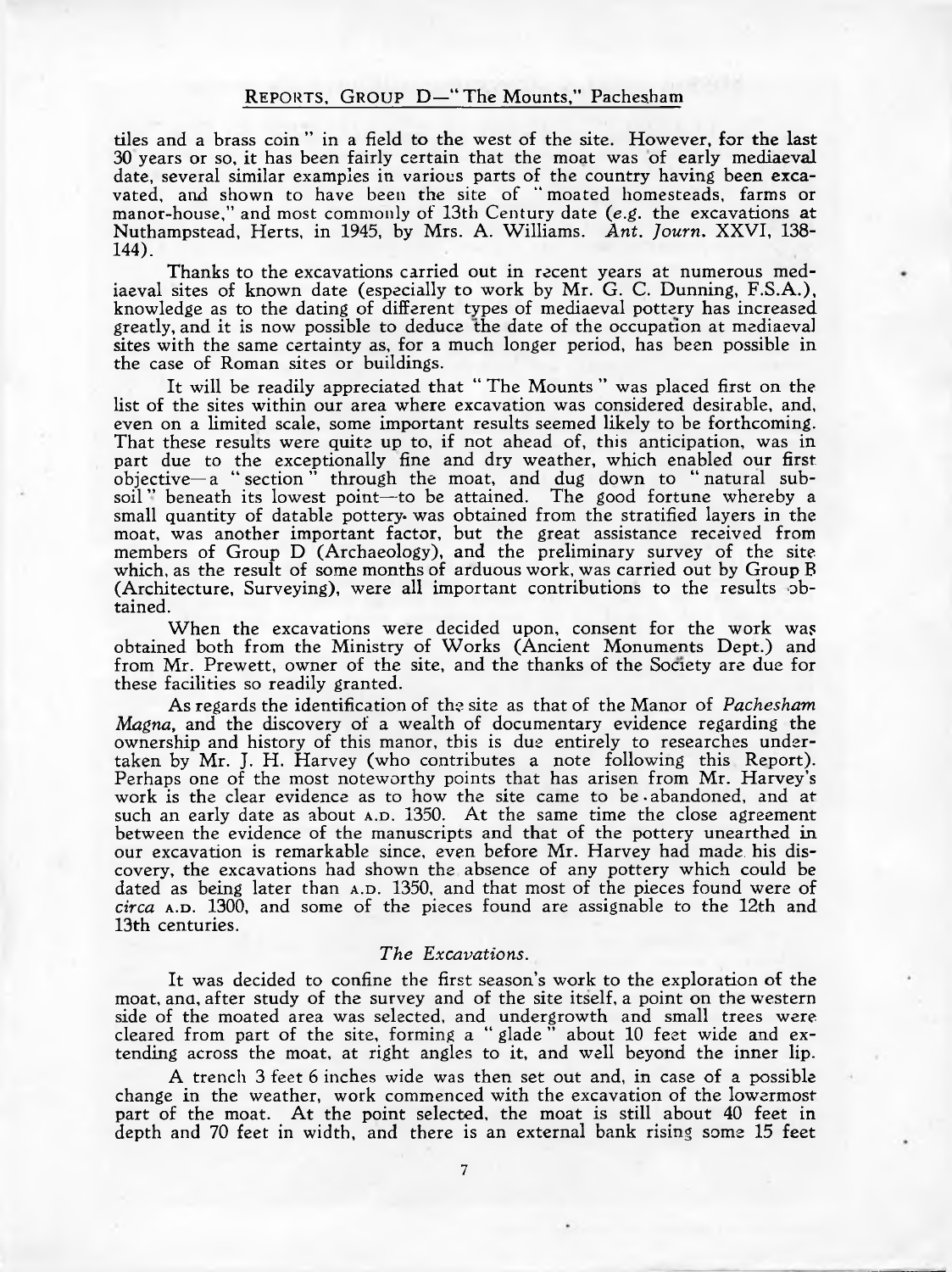above the level of the ground within the moat. (A similar, but lower, bank is present on the eastern side of the site. Both banks are probably composed of material excavated when the moat was originally dug, and, since the normal practice at sites of this nature was to deposit this material *inside* the moated area—thus keeping the inside higher than the level of the ground outside the moat—it seems likely that the innermost area was already occupied by buildings at the date when the moat was dug, and that the latter was, therefore, a later addition.)

The stratification in this part of the moat, as revealed by the section, is shown in the diagram (Plate *facing page* 9).

At the bottom, resting on the natural clay, was a layer of what is termed " rapid silt " *(Level* 5) since it consists of material washed down into the moat immediately after the latter had been dug. It contained no pottery or other finds.

Above it *(Level* 4) was a thick deposit of silt, which was largely composed of clay from the sides of the moat (" slip " from both the inner and outer faces) but containing a certain amount of pieces of pottery and of roof-tiles, some of the latter being within a few inches of the bottom of the moat. The pottery dates *circa* **a.**b. 1150—1300.

*Level* 3, a clayey silt, contained a large accumulation of roof-tiles, mixed with pottery, flints, and some pieces of sandstone. The building material was thickest against the inner slope, from which direction it had clearly been derived. It was clear that the roof-tiles had cascaded down into the moat, and apparently off the roofs of buildings situated close to its inner lip. It seemed evident that the whole of this deposit had formed when the buildings had been abandoned and allowed to fall into complete decay. The associated pottery is of types ranging from the 12th century to *circa* A.D. 1350. With it was the broken fragment of an iron object (Fig. 2, on the Plate *facing this page*) having, on one surface, a carefully wrought scale-like pattern. It has not yet been possible to identify its original purpose, or of what object it once formed a part.

*Level* 2, a tumbled layer of pieces of stone of a type (" septarian nodules ") natural to the London Clay, were proved, as the work proceeded, to have been derived from large boulders (some of them measuring several feet in length) which occur, as a natural formation, just below the surface of the ground. (Three of these huge boulders, or " nodules," were exposed at the inner lip of the moat.)

*Level* 1. Dark clay and humus silt, formed long after the site had been entirely abandoned. In it were the pieces of several wine-flasks which, from their shape (and the dated series found at Oxford*—Oxoniensia* VI, p. 52) can be dated about A.D. 1650.

#### *Summary of Conclusions.*

1. Some Early Iron Age occupation at this site is suggested by the presence of a considerable number of calcined flint "pot-boilers."

2. Some Roman tiles (roof- and flue-tiles and building tiles) were found with the mediaeval material. Though they may denote some Roman occupation at or near the site, it seems most probable that these tiles were brought to the site in mediaeval times, for use in the buildings. (In this connection, it is worth noting that the remains of the Roman buildings on Ashtead Common proved to have been demolished, for the sake of the bricks and tiles, in early mediaeval times. Some pieces of 12th century pottery were found among the debris at points at which the walls had been demolished and the tiles removed.)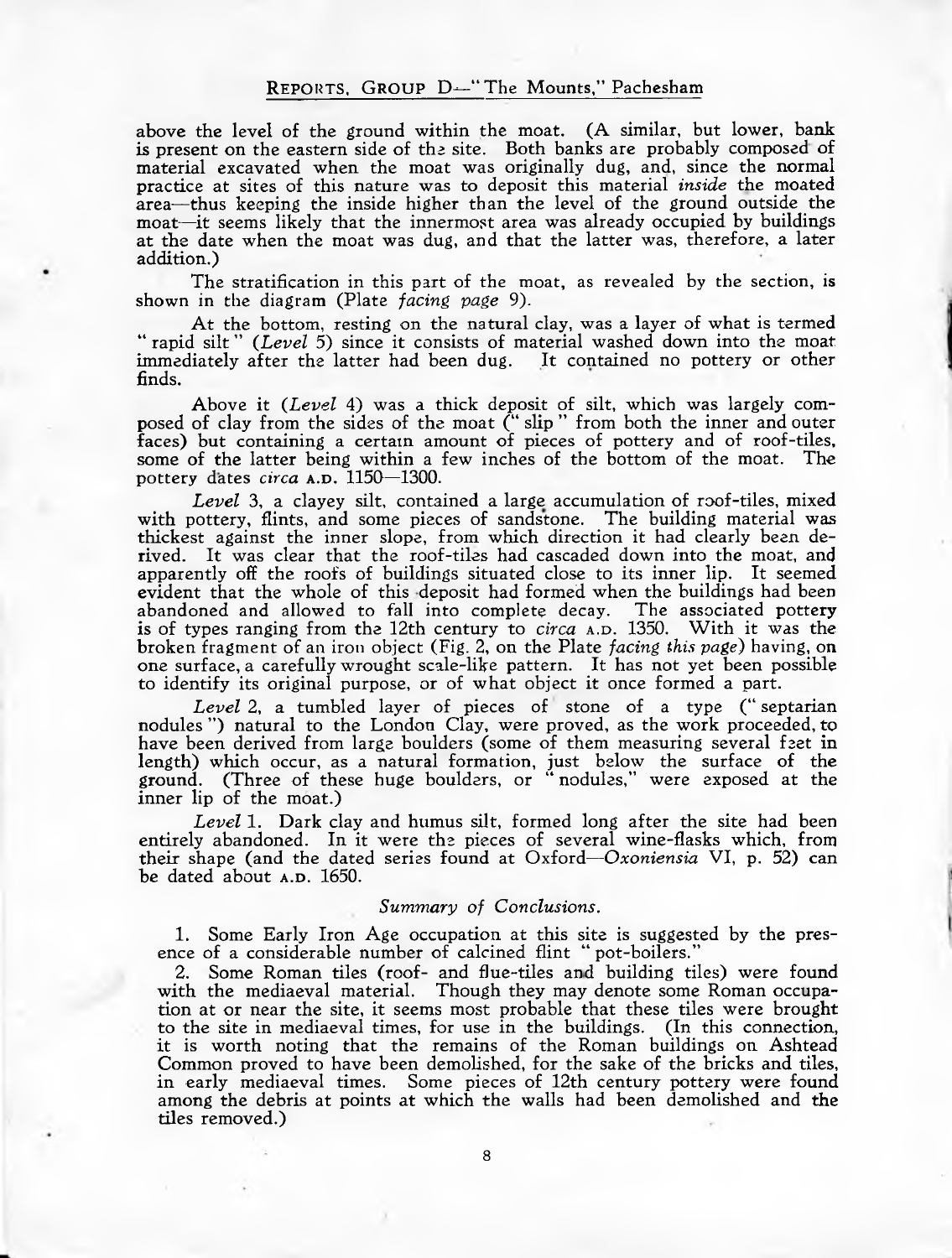# **EXCAVATIONS AT " THE MOUNTS," PACHESHAM, 1947**

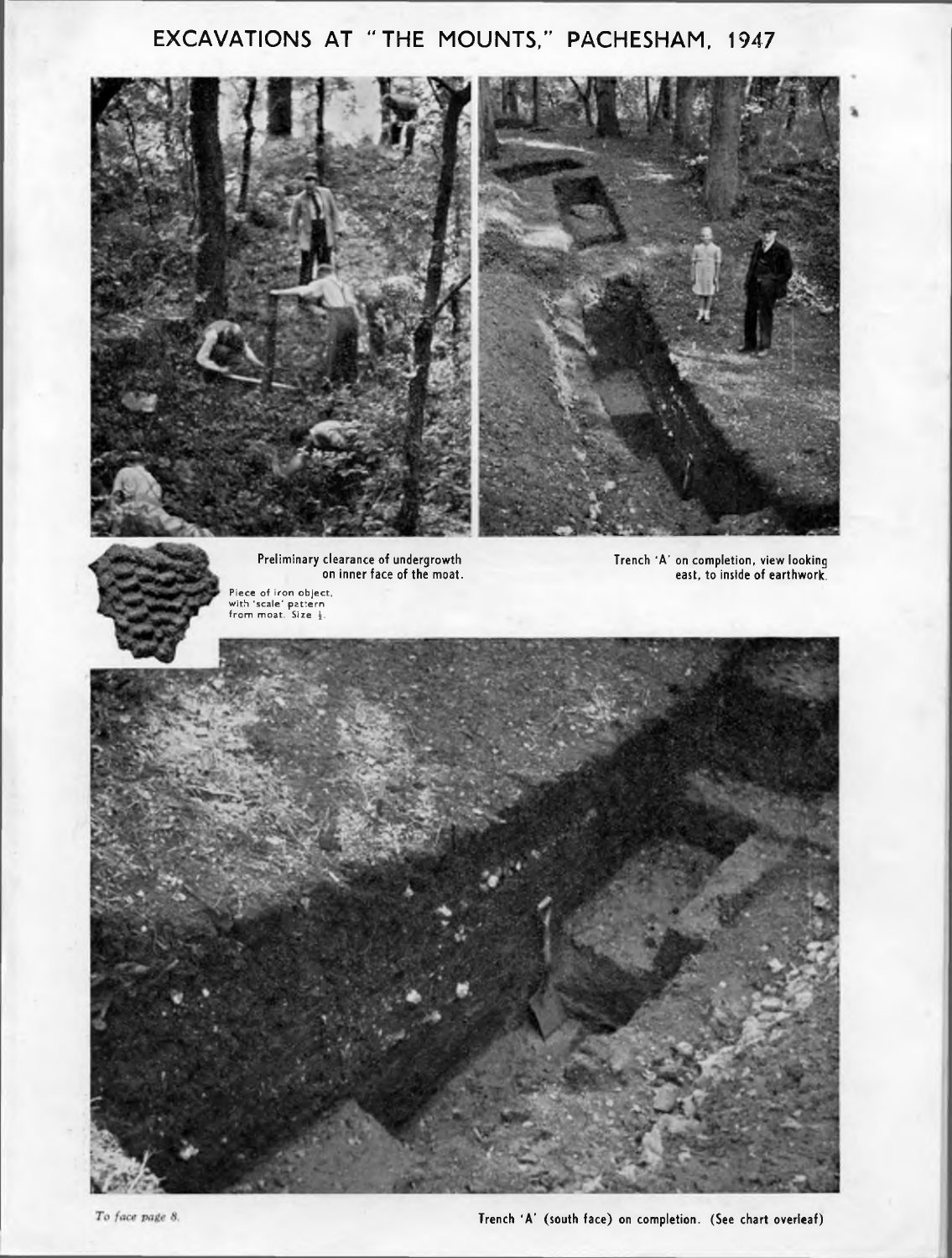\* THE MOUNTS; PACHESHAM NEAR LEATHERHEAD, SURREY THE LEATHERHEAD AND DISTRICT LOCAL HISTORY SOCIETY'S EXCAVATIONS - SEPTEMBER 1947

SOUTH FACE OF TRENCH 'A' - THROUGH THE MOAT



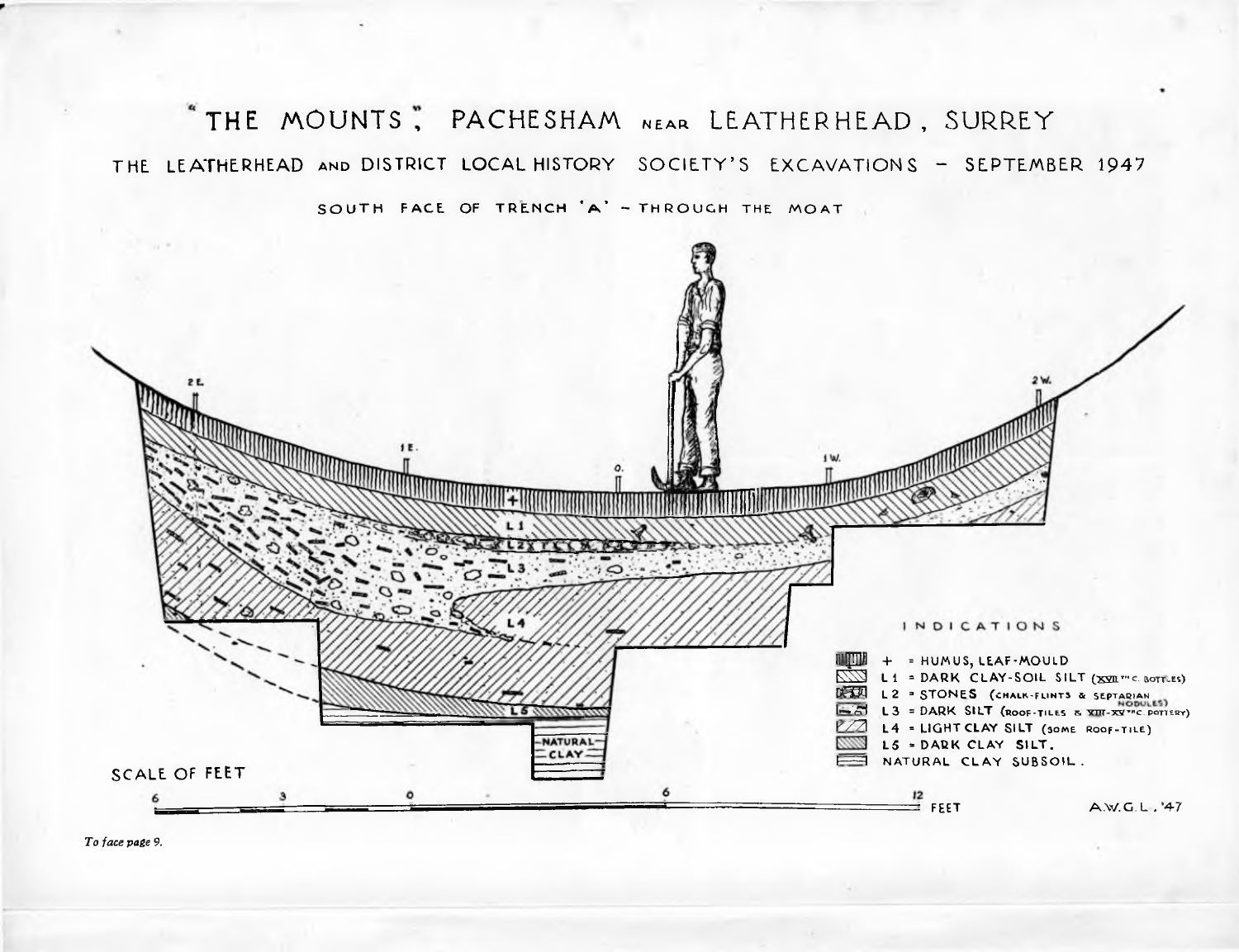#### REPORTS, GROUP D-"The Mounts," Pachesham

3. Pieces of 11th century, Norman pottery are, as yet, the earliest evidence connected with the Manor, though (especially in view of the recorded history of the site) it is quite possible that some evidence of • pre-Conquest occupation will be found.

4. Probably *circa* A.D. 1250 the moat was dug, apparently surrounding structures which were already in existence on the summit of the hill. (That these " pre-moat " buildings had their roofs covered with hand-made tiles is implied by the depth in the moat at which pieces of these tiles were found.)

5. About A.D. 1300. Main period of occupation, most of the pottery found being of this period. (Several of the pots and dishes are of types identical with those found at a pottery-kiln site of this date at Ashtead, by Mr. S. S. Frere, F.S.A.—*S.A.C.* 48, pp. 58—66.)

6. *Circa* A.D. 1350. Handle of a green-glazed jug, apparently of this date, is the latest find connected with the occupation. (From the top of *Level* 3, at a point just inside the inner lip of the moat.)

7. The wine-flasks of about  $A.D. 1650$  are probably connected with some casual visit to the site (such as that of a hunting party) in the late 17th or early 18th century.

Full publication of the pottery and other finds is reserved for the final<br>concompletion of the excavations. report, on completion of the excavations.

## **" The Mounts," Pachesham—An Historical Note**

THE site of the earthworks known as "The Mounts" was in 1808 part of a copyhold close known as Hither Mount<sup>1</sup>; the actual earthwork was apparently covered by a " Plantation." On the north-west side the boundary was formed by a lane called " Drove W ay." A map of 1782/832 does not show the earthworks or the close, but the site is included in a very large parcel of copyhold held by the Earl Tyrconnel, consisting of 152 acres 12 perches of arable, meadow and pasture. Collation of the plans of 1782/83 and 1808 with the schedule of a conveyance of 1788<sup>3</sup> proves the site to be identical with "Mount Field late in 2 pieces," comprising 7 acres 8 perches arable; the adjacent Drove-Way appears in 1788 as King's Lane. The extensive copyhold then conveyed by Lord Tyrconnel to Lewis Montolieu, Esq., included a " Capital Messuage or Farmhouse " on the north-east of Randalls Road, opposite to the site of the now destroyed mansion, Randalls Park. Other parcels of this copyhold bore the names Hilly Park, Bottom Park, Gardens, Dovehouse Close; and in the Leatherhead open fields, places called The Lord's Piece and Windmill Piece. From the reference to a capital messuage and from these names, it is clear that the copyhold represents the earlier demesne of Pachenesham Magna, the chief Manor of Leatherhead, of whose manor-house there is otherwise no trace in documents since the 15th century. The freehold lands held with these demesnes comprised the Randalls estate and the conjoined reputed manor of Pachenesham Parva.

The combined estate can be traced for some distance back<sup> $\cdot$ </sup>; during the 17th century it belonged to the family of Sandes, who resided at Randalls. The central parcels of copyhold appear as Parkfield Land, subject to a quit-rent of  $£2$  2s. 8d. yearly in 1783<sup>5</sup>, and the same rent was paid in 1693<sup>6</sup> by John

*xPlan of Randall Farm in the Parish of Leatherhead,* the property of Mr. Richd. Ironmonger, by Thomas Williams, Architect, 1808.— Minet Library, Camberwell.

*\*Map of the Parish and Manor of Leatherhead,* by G. Gwilt, now in the possession of Gilbert H. Grantham, Esq.

Compeyance of Freehold Estates and Covenant to surrender Copyhold Estates called Randalls: Lord and Lady Tyrconnel and Trustees to Lewis<br>Montolieu, Esq., 17th August, 1788.— Original deed in possession of Wimbledon Corpora

4See descent of Parva Pachenesham in *V.C.H*., *Surrey,* III, pp. 296-7, and original deeds from 1700 in possession of Wimbledon Corporation.

5*Qjiit Rental of the Manor of Pachenesham and Leatherhead,* 30th April, 1783.—Kingston County Record Office, S.C.6/(un-numbered). •Rental in the possession of Gilbert H. Grantham, Esq. ; cf. also *Kingston County Records,* S.C.6/27, 28.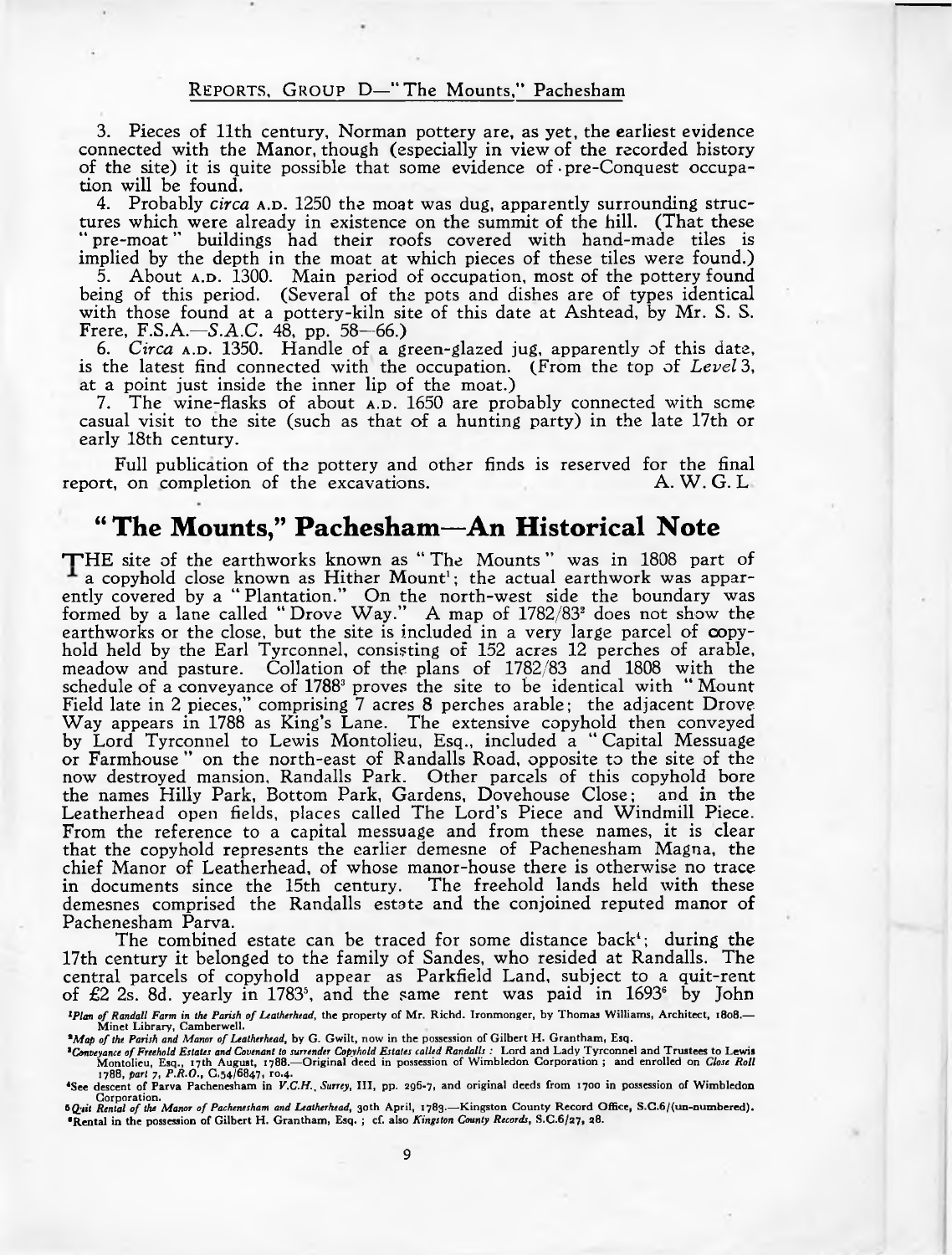Sandes, Esq. for " Parkfeild gardens Burnish feild & Meade acres." As the Court Rolls are missing for the period 1527-1701, it is not possible to say when the owners of Randalls became also tenants of their overlord's demesne, but a number of mediaeval documents throw some light on the latter's earlier history.

On 17th April, 1343, an inquisition was taken at Leatherhead on the death of Robert Darcy, who had held the Manor of Pachenesham (Magna), and it was found that there was a capital messuage worth nothing beyond outgoings, and a dovehouse worth 2s. yearly<sup>7</sup>.

On 5th October, 1398, a case was heard in the Court of King's Bench<sup>8</sup>, when Sir Ivo Fitzwaryn and Matilda his wife claimed damages from William Wymeldon, their tenant for life in the Manor of Pachenesham. The Fitzwaryns alleged that William had sold one chapel, two watermills and divers lands in the manor, 30 oak trees and other wood, 20 pear and 30 apple trees, to the value of £300. William's answer was that the damage and sale of wood took place before he had entry of the manor, but the jury found that Ivo and Matilda should recover seisin from William's lands to the value of the damage. It was brought out in evidence that the Fitzwaryns had reserved from the grant wards, escheats, marriages and other perquisites of the manor, and the right for them and their servants to fish in the Mole (Elmestrem), while William was to pay a yearly rent of  $\text{\pounds}20$ , 2 cartloads of hay, 2 cartloads of straw, and 2 quarts of oats.

When Sir Ivo Fitzwaryn died, the inquest at Leatherhead on 13th November, 1414<sup>°</sup>, found that in the Manor of Pachenesham there was a certain " site " and a dovehouse, worth nothing beyond outgoings yearly. There is no evidence that the site of the manor-house was ever re-occupied, the " capital messuage " of the 18th century being a quarter-mile to the south. In the later 15th century the manor was divided between co-heirs, who were evidently neglectful, for the jurors of the View of Frankpledge in 1472<sup>10</sup> presented that there was no cucking-stool and that the pillory and stocks were extremely ruinous through the lord's default.

The manor-house was certainly in existence in 1343, and had disappeared by 1414, but little else can be added to its history. It was presumably for building-work at this house that Eustace de Hacche took horses and carts and wains from strangers in Kingston market. He was charged at the Assizes of 1292-93 with having caused his bailiffs to do this in order to carry timber to his manor of Pachenesham in Leatherhead. De Hacche had held the Manor for 6 (years ?) past, as mesne tenant of Walter de Thorp, who held Pachenesham of the King in chief by serjeanty of finding a prison, a pound for beasts distrained for the King's debt, and a bench for the County Court where it was wont to be held $<sup>11</sup>$ .</sup>

These services show that Pachenesham was the manor in Leatherhead which had been granted by King John to Brian de Therfield in 1203<sup>12</sup>. The manor was apparently in the King's hands from 1088, when Bishop Odo of Bayeux forfeited his lands for rebellion; two years earlier, at the Domesday

**P.R.O., C.**135/70(3): "Manerium de Pachenesham . . . Est ibidem quoddam capitale mesuagium quod nichil valet per annum vitra repris<sup>3</sup>. Et est ibi vuum columbare quod valet per annum . i<sub>js</sub>." The Dovchouse is referred t

valet vltra repris' per annum.' 10Kingston County Record Office, S.C.6/6 : 'Et dicunt quod .non habent Cukkyngstole & quod le pelerye & lez stokkys sunt valde ruinose & non abil' in defectu domini.'

<sup>&</sup>lt;sup>11</sup>Assize Roll 892, quoted in MS. Notes for V.C.H., Surrey, Kingston County Record Office: 'Eustachius de Hacche cepit equos et caretass et carrets on foro de Kingston de extraneis ad ducreatum arememium and marginum sur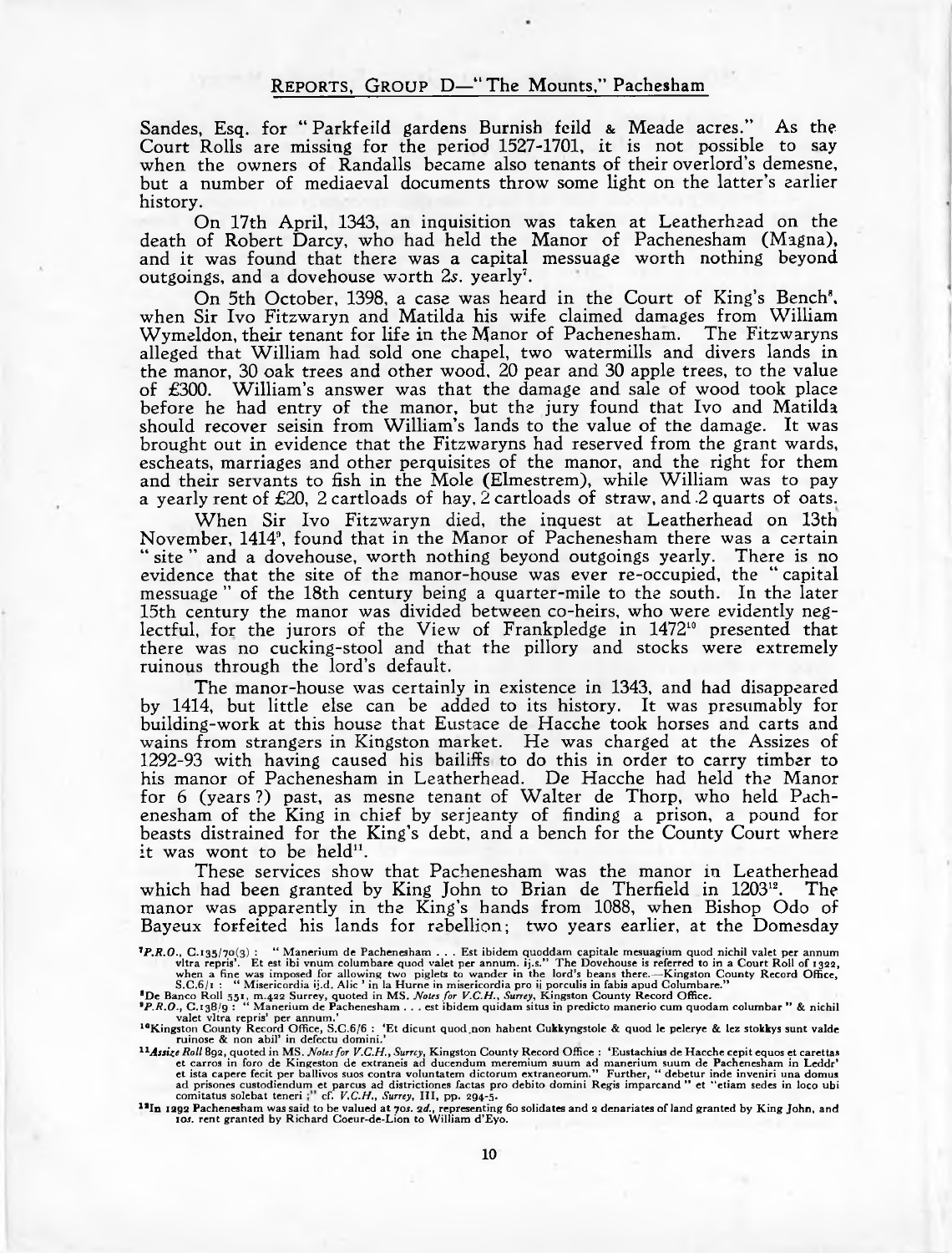#### REPORTS, GROUP D (Archaeology)-GROUP E (Natural History)

survey, the mesne tenant under Odo was Hugh, and the name of the Saxon holder before 1066 is given as Elmer<sup>13</sup>. It is possible that it was this chief estate in Leatherhead (Leodrian) which was granted by King Alfred to his son Edward.

This possibility is strengthened by the attached serjeanties relating to the holding of the County Court at Leatherhead, said in 1259 " always" to have been the custom. But this usage was already falling into desuetude, if not obsolete, by 119514. The practice must therefore have been already ancient in the 12th century, and suggests that Leatherhead had been the *county town* at the original institution of County Courts by King Alfred.

JOHN H. HARVEY.

IPossibly commemorated by the name of the recently destroyed mansion The Elmer, on the boundary of Fetcham and Leatherhead—<br>Great Elmore ' (field) 1782/3 Map ; ' Greate, Little Elmes', 1629 Survey, Merton College, Oxford. <sup>14</sup>V.C.H., Surrey, III, p.294.

## GROUP E

#### **(Natural History)**

#### LEADER: Captain A. W. G. Lowther, F.S.A., A.R.I.B.A.

A S being the first year since it was constituted, this Group's activities as regards much of the early part of the year consisted, of necessity, of arranging matters of organization and procedure.

In this respect, much assistance has been received from the Council for the Promotion of Field Studies, now in course of forming a " Field Centre " at Juniper Hall, Mickleham, and both Mr. C. C. Fagg, Regional Survey Officer of the Council, and Mr. G. E. Hutchings, Warden, have joined our Society and are taking an active part in the work of this Group. Since the area of the territory with which this Group is concerned falls within the area which the Field Centre is studying, and from which it will be compiling records covering every branch of natural history, it will be evident that the close relationship which has been established between these two societies is likely to prove of very material, and mutual, benefit.

The active membership of Group E is still very small, but has increased during the year from an initial 8 to 15, and in view of the extent and variety of the work which it is proposed to accomplish, a considerably greater increase is to be hoped for in the near future.

*Meetings in the Field,* in conjunction with other Groups of the Society, took place as follows:—

21st June, 1947. Meeting at Juniper Hall. After a talk by Mr. Hutchings on the Field Centre and its organization and objectives, the members were conducted along the course of " Stane Street " as far as " Thirty Acre Barn " between Ashtead and Headley. En route, members had an opportunity of studying typical chalk down-land flora. (Amongst the species recorded on this occasion was *EcKium vulgare. L.,* which was observed as having spread extensively on fields bordering the Headley—Mickleham road, forming large patches of colour.)

23rd August. Exploration of the bed of the River Mole and inspection of the " swallow-holes." Mr. Fagg explained the geology of the area, and thanks to the exceptionally dry summer, members were able, after seeing the main " swallow-hole " into which the river flows, to proceed along part of the driedup river bed aild observe the flora on ground normally covered by the river, and on the adjacent fields. (Lists of the flora observed were submitted by some of the members. One of the more interesting species observed was the balsam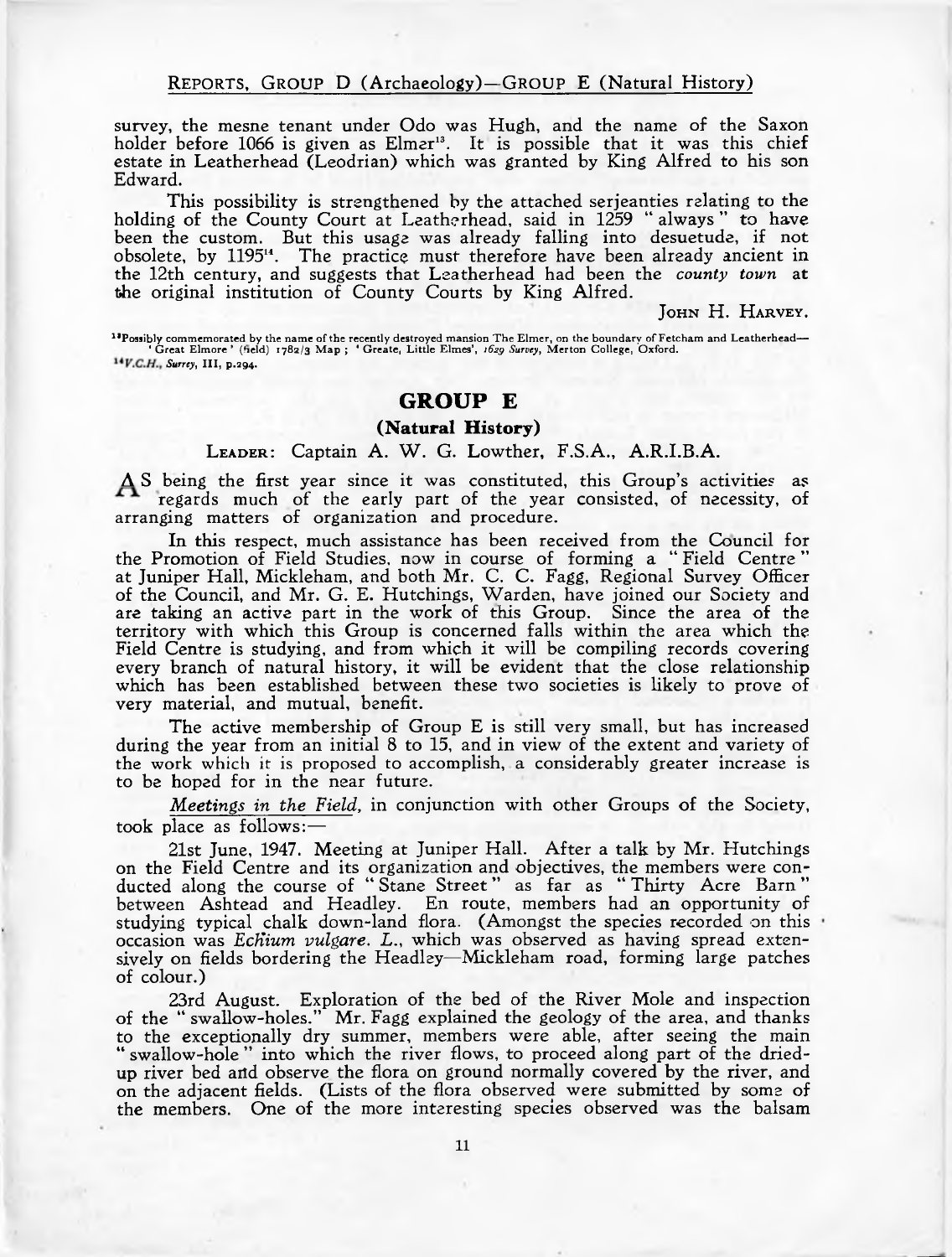*Impatiens glandulifera,* a handsome, pink and white flowered, species attaining a height of 3—4 feet. A naturalised " garden-escape," it is securely established, and spreading rapidly down the river. The writer has observed the same species at Looe in Cornwall, where, after establishing itself in the West Looe River, it has, in course of years, spread many miles downstream, at places nearly filling the river from bank to bank).

*Indoor Meetings,* on 30th June and 4th November, were held at Ashtead. at the latter of which the Group leader gave a talk on " Tree-ring Analysis."

#### ENTOMOLOGY

#### *Orthoptera (Earwigs, Cockroaches, Crickets and Grasshoppers).*

*Pachytylus migratorius (Migratory Locust).* One specimen of this rare visitor to our country was captured on Headley Common, on 22nd September, by Mr. J. E. S. Dallas, a member of the Society, by whom it was sent, alive, to the British Museum, Natural History. Mr. Dallas has kindly supplied a note on this record, and a copy of the Museum's note on the occurrence of the Migratory Locust in this country, quoting an article by Dr. B. P. Uvarov, director of the Anti-Locust Research Centre, on the occurrence of this insect in England in 1946, when 10 specimens were taken on the south-east coasts of England. Quoting Mr. Dallas—" These were all of a sub-species which, for the last three years, had been swarming in Western France. In 1946 the swarms flew north in France, and some individuals were taken in the north-west of that country, while, as we see, a few reached the south coast of England. It is interesting to find that, in the warmer summer of 1947, one individual of the same sub-species, at least, has got about 30 miles further north ! "

#### *Mecoptera (Scorpion-flies).*

Both the common species, *Panorpa communis, L.* and *P. germanica L.,* were observed, from the early spring onwards, in rather greater numbers than usual, in the chalk-district of Ashtead.

#### *Lepidoptera (Butterflies and Moths).*

The warm summer of 1947, in conjunction with southerly winds, caused it to be a "Clouded Yellow" year, and many of the host of Colias edusa vis-" Clouded Yellow " year, and many of the host of *Colias edusa* visitors to this country were observed in this area. At Ashtead it was observed that *Vanessa atalanta, V. cardui, V. c-album, V. urticae* and *V . io* were all plentiful, and, contrary to some observers' reports, there was no reduction in numbers as regards the last named. As throughout the country, *Macroglossa stellatarum,* the Humming-bird Hawk-moth, was quite exceptionally plentiful. A caterpillar of *Sphinx ligastri,* the Privet Hawk-moth, was, in the late summer, found by the writer. It was searching in vain, owing to the baked condition of the ground, for some soft soil to enter for pupation. On being provided with some damp earth, it soon burrowed its way underground. (Details as to other species recorded can be obtained from the Group Leader).

#### *Coleoptera (Beetles).*

There was a marked reduction in numbers as regards many common species, and while this may partly be attributable to the severe winter, it seems that, as regards the plant-eating species, the drought may have caused the foodplants to wither away before the larvae had finished feeding, thus affecting the later brood, in late summer, when the reduction was most marked. Particulars of species recorded are held by Group E, from whom they may be obtained.

#### *Hymenoptera.*

A considerable reduction in numbers, as regards both Bees and Wasps, was observed in the area; probably directly due to the severe winter. Fewer ants were also noted.

A. W. G. L.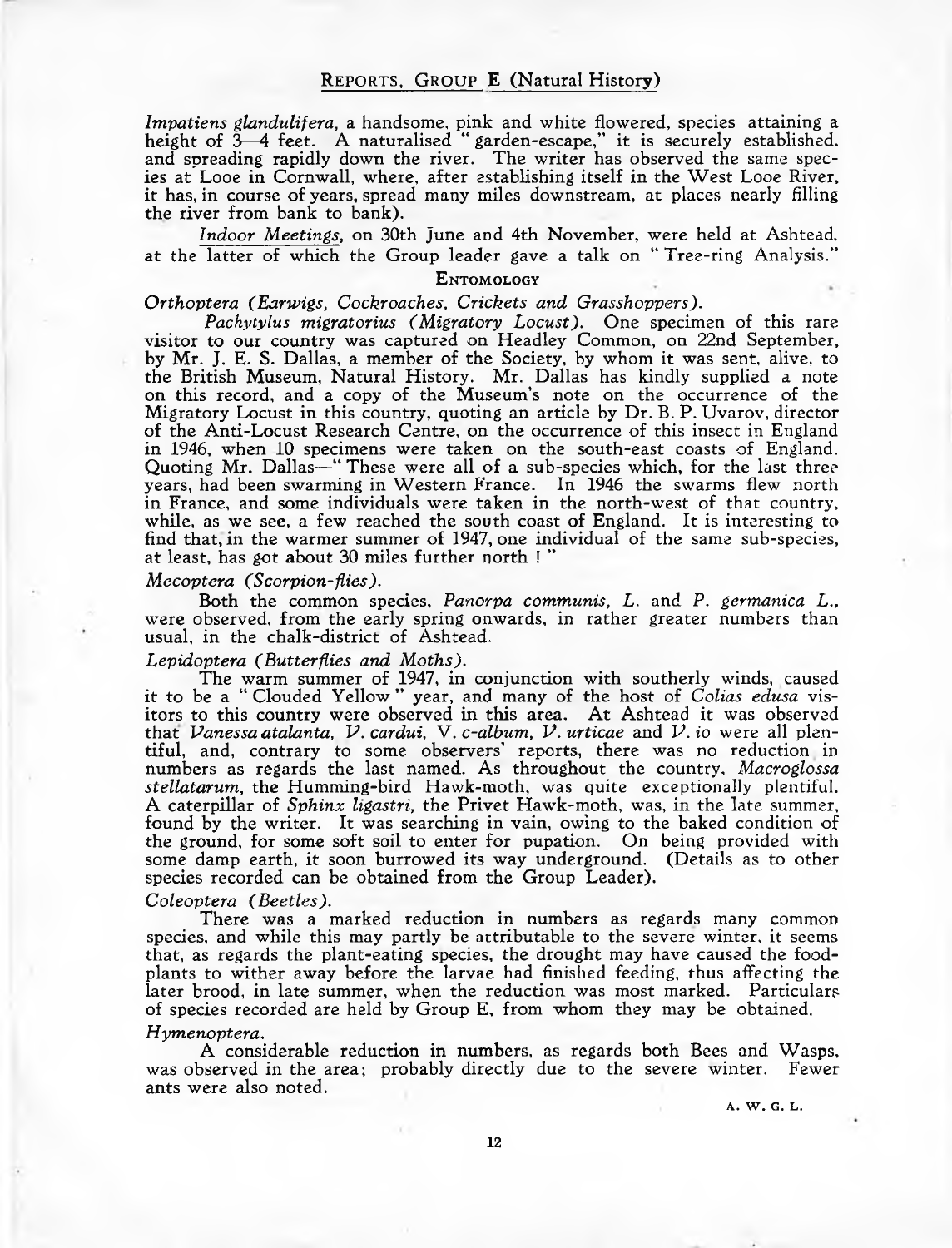#### REPORTS, GROUP E (Natural History), GROUP F (Arts)—FEUDAL TENURES

#### ORNITHOLOGY

Ornithological records have during the year been compiled under the direction of Mr. S. E. D. Fortescue, Hon. Treasurer, who is looking after this branch of the Society's work; his report is appended.

It will be some time before a comprehensive report on bird life will be available, but the Group is now actively at work. During the Society's first year, contact has been made with the London Natural History Society, whose members have made a detailed study of the species on Bookham Common, the British Trust for Ornithology, the Royal Society for the Protection of Birds, and the Council for the Promotion of Field Studies. All these organizations have expressed their desire to co-operate both in the field and in the lecture-hall.

A Survey of birds in the area is now in progress, and an endeavour to ascertain their density and distribution A card-index is being compiled, and a list of Protected Birds and Eggs in the County of Surrey is available for perusal.

#### **A Short List of Books on Natural History**

(♦Denotes copy in the Society's Library. Copies of the remainder are in the possession of Capt. Lowther, and may be consulted by members of the Group.)

#### BOTANY

- " A Flora of Epsom and its Neighbourhood," Rev. T. N.<br>" Hart Smith-Pearse, M.A.<br>" Flora of Surrey," C. E. Salmon, F.L.S.<br>" Hayward's Botanist's Pocket Book," G. C. Druce.<br>" Flowers of the Field," Rev. C. A. Johns, Ed. by J
- 
- Owen.
- 
- 
- 
- 
- 
- 
- 

" British Grasses and Sedges," A. Pratt.<br>" Ferns British and Exotic," Lowe (g vols.)<br>" The Ferns of Great Britain," A. Pratt.<br>" Outline of British Fungology," Rev. M. J. Berkeley.<br>" British Lichens," W. L. Lindsay, M.D.<br>"

**ENTOMOLOGY** 

- - " Butterflies and Moths," W. E. Kirby. " The Moths of the British Isles" (2 vols.), R. South, F.E.S.
	-
	- " Handbook of Coleoptera " (2 vols.), H. E. Cox. " British Coleoptera " (6 vols.), Canon Fowler. " A Practical Handbook of British Beetles " (2 vols.),
	- N. H. Joy.
- ORNITHOLOGY<br>"British Birds and their Nests," A. L. Thomson.

GEOLOGY

- 
- " Cretaceous Rocks of Britain." Jukes-Brown. " Memoirs of Geol. Survey " (dealing with Leatherhead area).
- " Geological Maps " (various— Leatherhead district).

GENERAL \*" The Survey of Bookham Common" (years 1-4.— Reprints from " The London Naturalist " ).

#### GROUP F

#### **(Arts, Crafts, Folklore, Dialect, etc.)**

At the date of this note (January, 1948) this Group is not functioning independently, but

material relative to its purposes is being collected during the activities of other Groups.<br>It was noted from a copy of Rees' "Cyclopædia" of 1819, presented to the Society, that<br>Leatherhead was therein described as noted known from a sale catalogue of the Fairfield in 1843 that the Fair was then still in active existence.

A. T. R.

## Feudal Tenures

BY S. E. D. FORTESCUE

(An Abridgement of a Lecture given to the Society 9th May, 1947)

**T** ITTLE is known of the early system of feudalism in this country, and to what extent it was influenced by the Conquest of 1066 remains highly debatable. Even an accurate definition<br>of feudalism is difficult, but Potter in his *Legal History* of *England* suggests that it was "a<br>system of government, including the

Anglo-Saxon. In Anglo-Saxon times property in land was for legal purposes divided into:

(1) Bocland—land held under a Charter originally granted by the King;

(2) Folkland—held according to the custom of the locality;

and (3) Loanland—in the nature of a tenancy.

Life outside the precincts of the community was perilous ; therefore, small landowners banded themselves together and commended themselves to the protection of the larger land-owners who could afford more effective security. In return, the smaller landowners performed certain services varying according to the area to be protected. This was the basis of the principle of feudalism and the quantum of the tenant's estate. This system of land holding had existed on the Continent for many generations and by 900 A.D. was firmly established in England—although by no means universally.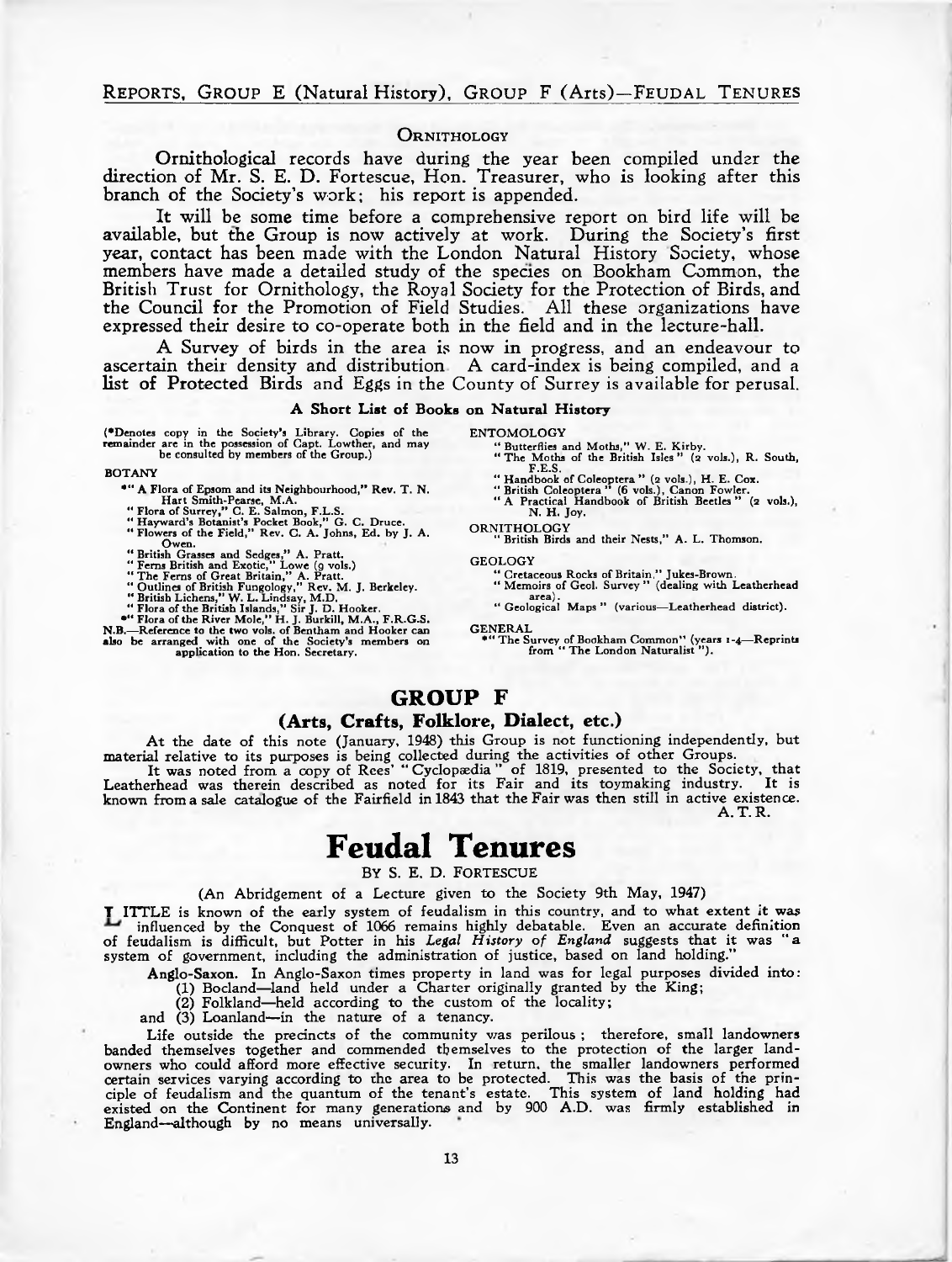Post-Conquest. The effect of the Conquest upon tenure was immediate, and William I took advantage of the immense areas of land which fell under his control to push the feudal system to its logical conclusion, and he compelled all landowners to admit that they held their land of him or of a Lord who in turn held of him. After compilation of the Doomsday Book, however, William went further, and at Sarum in 1086 required all tenants, whether holding<br>directly of him or of some mesne (intermediate) lord, to take the Oath of Fealty to the King. This direct bond between the King and the tenants of mesne lords was anti-feudal in principle; it should be emphasised, however, that the principle of feudal tenure had no statutory origin and was assumed in the Doomsday Book and by the early legal authorities.

The man holding land of a feudal lord was termed a *tenant,* or, if holding direct from the Crown, a *tenant in capite.* The land which he held was his *feudum* or *fee;* the lord's right to receive the tenant's service was his *seignory;* the possession of land by a feudal tenant<br>was his *seism.* A tenant who had no sub-tenant and held the land itself and not a seignory was said to be *seised* in *his demesne.* The quantum of the tenant's interest in the land or seignory which he held was his *estate.*

Freehold Tenures. While there is no logical relation between the form of tenure and the quantum of the tenant's estate, there arose early a theory that the estate of a free tenant (a *freehold*) must be of indefinite duration, i.e. no one could at the time of its inception predict that it would terminate at or before a specified future date. Freehold estates were either *estates of inheritance* which descended to the heir-at-law on the death of the tenant, or *estates for life* only. The rules of inheritance determining the line of descent were those of the Custom of<br>Normandy and applied, with great regard, the principle of primogeniture.

Common law recognized two classes of freehold tenure viz:— (1) *freehold* tenures and (2) *villein* tenures. Freeholds depended on the dignity of the services rendered, which were not of a servile nature but had no connection with the personal freedom of the tenant.

The free tenures fell into two classes: (1) the *lay* and (2) the *spiritual* (held by religious services); the free lay tenures were again divided into (a) *Tenures in Chivalry or Military Tenures* and (b) *Tenures in Socage.*

Tenures in Chivalry. Of Tenures in Chivalry, *Knights Service*, was the most import-<br>ant and the usual tenure by which the great barons held of the Crown. Originally the essence of the tenure was the liability to serve, or provide one or more fully equipped Knights to serve, the King in his wars for 40 days in the year. Henry II introduced *Scutage* or Shield Money leviable upon those under Knights Service, at least if tenants in capite. By the 15th Century, however, Scutage was obsolete, or was a levy charged upon demesne lords!

The principle *incidents* of Knights Service were:—

(i) The *Act of Homage* (swearing to become the King's man) and the *Oath of Fealty* (undertaking to perform feudal services).

(ii) *Relief*, a fine payable by an heir before admittance to his inheritance.

*(Hi) Primer Seisin,* the King claimed from the heirs of a tenant in capite the first year's fruits of the property, as well as a Relief. Mesne lords were forbidden to claim Primer Seisin by the Statute of Marlbridge, 1267.

(iv) *Auxilia* or *Aids,* were payments restricted by Magna Carta, 1215, to the ransoming of the lord's body, the Knighting of his eldest son and the marriage of his eldest daughter.

*(v) Wardship* and *Marriage.* The lord was entitled to wardship and the use of the lands of an heir under 21, or an heiress under 14; one of the most valuable incidents, pecuniarily, to the lord. *Marriage* gave a right to propose a suitable spouse, which consent could be sold. Refusal of consent, or failure to pay duties, might result in forfeiture of the inheritance.

*(vi) Ouster le Main* was a fine of a half year's profits for withdrawing the lord's control when the heir came of age.

*(vii) Escheat,* the lord's right to resume possession if the tenant died without heirs, or committed felony thereby depriving the lord of feudal services.

*(viii) Suit of Court* or *Secta Curiae,* the tenant's duty to attend and give judgement in the Lord's Baronial or Customary Courts.

Another form of Tenures in Chivalry was *Grand Serjeantry* which differed from Knight's Service in that (a) it could only exist as a tenure in capite and (b) the military service was replaced by the performance of an honourable office having relation to the person of the King *e.g.* his standard bearer. Such services have been preserved to the present day.

*Homage Ancestral* was a third type of Tenure in Chivalry and occurred when land had been held time out of mind by homage only. Such tenures were obsolete by 1550.

Constant warfare for supremacy existed between the King and the Barons, and the battle went in favour of the latter when the Statute of De Donis Conditionalibus, 1285, was passed enacting that land could not be alienated; but the tide was turned by the King when the Statute of Quia Emptores, 1290, came into force which abolished sub-infeudation, that is,<br>the sub-granting of land by a tenant, and made the Crown practically the sole lord of all free-<br>holdings. Gradually the incident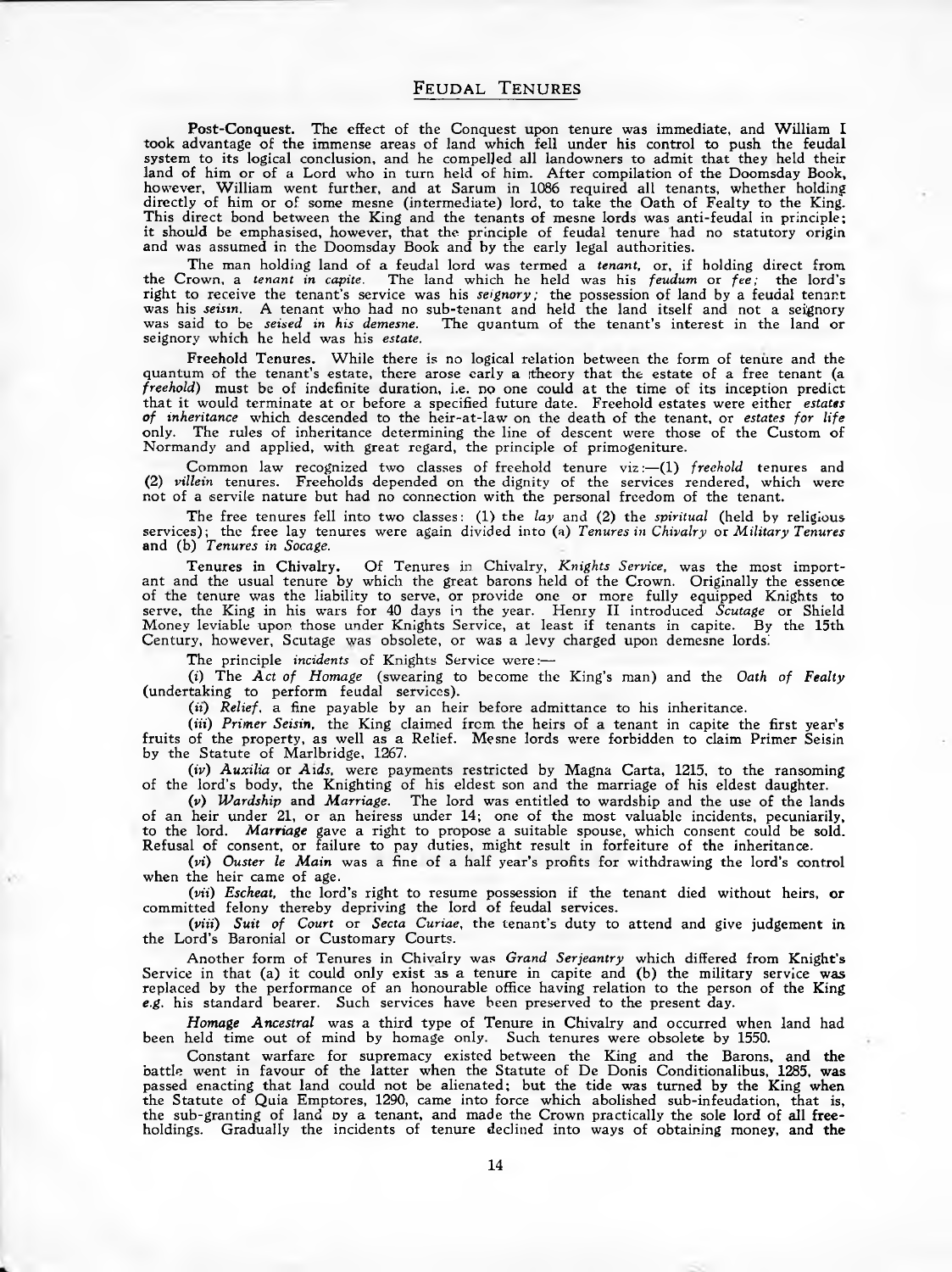King found a means of enforcing payment by creatin**g** a Court of Wardship and Marriage. The result was that an heir who succeeded under age might become wholly impoverished by the extortionate payments, firstly of primer seisin and relief, the possible wasting of inheritance, followed by the payment of Ouster le main and in all probability for a compulsory knighthood, which no man who held more than a certain acreage of land could refuse to accept. majority of these payments of an uncertain character- were abolished in 1660.

Tenures in Socage. Of tenures in socage the usual form was *common socage*. It differed mainly from Knight's service in that (i) the military service was replaced by one of agricultural value, e.g. so many days ploughing in the lord's fields (such services being gradually commuted for annual payments, many of which survive to the present day as quit rents, etc.); (ii) the incidents of wardship, marriage, and Ouster le main did not attach to Socage tenures.

Other forms of socage tenures were:—

*(a) Customary Socage* such as *Gavelkind* (chiefly in Kent, and characterised by descent to *all* males of the same degree; and with no escheat for felony); and *Borough English* (similar to gavelkind but with descent to the *youngest* son only).

Gavelkind and Borough English have never been formally abolished, but as new legislation applies a different system of law to land of whatever tenure, they have in fact disappeared.

(*b*) *Petty Serjeantry*—found, like grand serjeantry, only as a tenure in capite—the special service to the King being such as keeping his hounds or serving his writs.

(c) *Homage ancestral in socage,* the same as in chivalry.

Spiritual Tenures. Spiritual Tenures were divided into *Frankalmoin* and *Divine Service.* Frankalmoin, or free alms, was a survival of Anglo-Saxon law and implied an indefinite promise to pray for the soul of the donor. In Divine Service the tenant promised a definite number of prayers, which promise might be enforced in the King's Courts.

Villein Tenure. While tenures by Knight's service or by socage might be tenures in capite and the tenants in their turn the lords of other tenants, *villein tenure* (later known as copyhold tenure) was to be found only at the bottom rung of the feudal ladder. It is the tenure of the semi-servile peasant, the actual tiller of the soil.

The Manor. By the end of the 12th century the old Saxon village community had acquired a definite place in the feudal system as "the Manor" (from *mansio*, the lord's residence) and formed the administrative and economic unit of agricultural organization to the end of the 18th century. As a unit the Manor consisted of the demesne lands of the lord comprising the manor house, and the land occupied with it, cottages of the tenants with their curtilages, the common fields and the waste.

The common fields were large enclosures divided into numerous strips called furlongs, separated from each other by raised banks or balks. The lord, the parson in respect of his glebe, and each of the tenants in respect of his holding, had one or more strips in each field. The rotation of crops being unknown, each arable common field had to lie fallow at least a year between each crop. Where a common field was under grass the owner of each strip had to harvest his hay by Lammas Day (1st August), when the whole field was open to the tenants to pasture their commonable beasts until the following Lady Day (25th March). Such fields were often named Lammas Lands. The tenants also had rights of common over the waste, that is the uncultivated land, of which there was a great quantity in mediaeval England.

Until the Enclosures each such unit was a closely knit and autonomous community governed by " customary code." In the manors each free tenant had the seisin of his holding, a right good against all the world including the lord, and with recourse to the Courts if injured in such rights. But, whatever the original position, the villein or bond tenant had, by Henry I ll's time, no rights against his lord at all. The seisin of the cottage and the strips in the common fields was in the lord and the copyholder had only an exclusive right of occupation. All timber trees and minerals belonged to the lord.

Copyholder's Services. The feudal services owed by the copyholder were

- *(a) Suit of Court, see* above (Tenures in Chivalry, viii).
- *(b) Heriot right,* the lord's claim to the best beast on the tenement at the death of the tenant.
- (c) *Fines on alienation* payable on the admission of a new tenant—normally two years improved rent.
- (*d) Customary Services,* the liability to do so many days work each year on the lord's demesne. These gradually fell into disuse or changed to money payments.

The lord's income and the tillage of the demesne lands depended on the villein's work, as there were no hired labourers. W ith the scarcity of labour caused by the Black Death the lot of the villeins rapidly improved. M ost of them were personally free by the end of the Middle Ages and the King's Courts began to protect them against invasion of their customary rights. The villein tenant became a copyholder, holding not only " at the will of the lord '' but also " according to the custom of the manor and by copy of court roll."

S. E. D. F.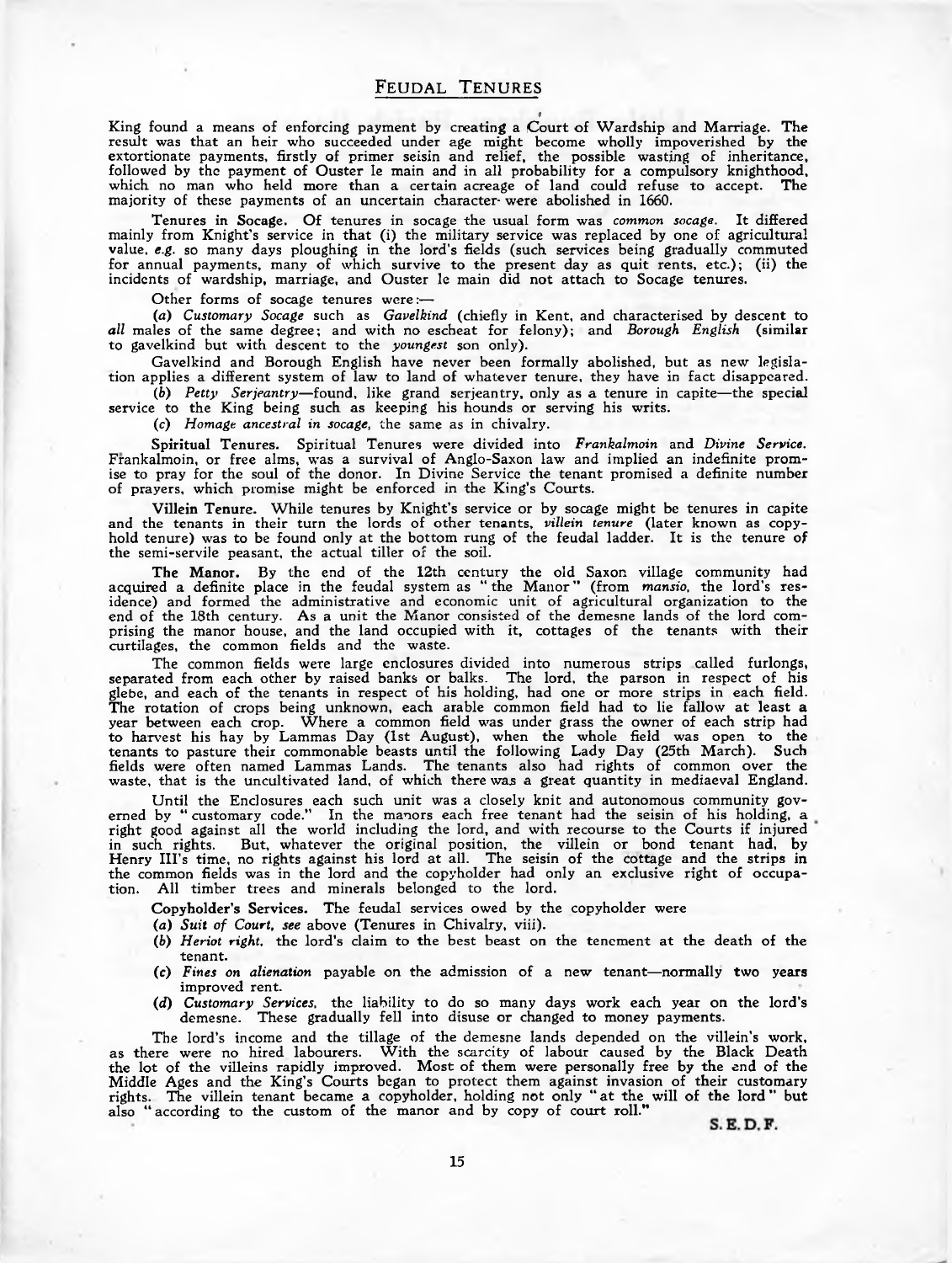## **Little Bookham Parish Registers**

**T** IKE many another parish, Little Bookham is in danger of losing the data recorded in its Parish Registers.

No *printed* transcript exists, and the only known MS. copy (that in the Minet Library, Camberwell, covering the period 1642-1812) records that the originals are in part obliterated by time. The MS. copy, itself in small script, will become increasingly difficult to decipher. Unless the Minet MS. is copied, the illumination thrown thereby on local history, genealogy, and sociology may in the course of time be extinguished.

W ork started by the writer in copying the Minet MS. remains unfinished owing to his being no longer in the county: it is hoped that s ome volunteer will complete the work. The pages already copied gave in themselves some reward in the light they cast on local history; but there is still much to glean.

The earlier entries are terse except for the fuller entries relating to the family of James Hindle, who was " parson" and " minister " under Charles I and still incumbent at the end of the Protectorate. His religion apparently was " that by law established."

In the 17th and 18th centuries appeals for charitable purposes, such as the repair of churches damaged by storm or fire, and the release of captives, were made from time to time from the pulpit in response to the " briefs " issued under royal mandate. The Registers mention briefs for 1637, 1653, 1658 and 1660.

In an attempt to sustain the woollen industry, three successive Acts (those of 1666, 1678, and 1680) relating to burials in woollen came on the Statute Book during the reign of Charles II. Little Bookham appears to have ignored the first of these three Acts; but amends were made after 1687, when each entry of a burial in woollen is followed by the name of the testifier on oath, the name of the Justice (or clergyman) who certified the affidavit, the names of the witnesses to the affidavit, and the date of the Rector's receipt of the affidavit within the statutory 8 days. Later it was thought sufficient to dismiss the matter more summarily e.g. the entry of the burial in woollen of Mary Slyder 12th August, 1687, is followed by the words " affidavit brought ye same day."

The only exemptions from these Acts were those who died of the plague. Between 21st January, 1684/5 and 26th August, 1686, there is only one entry of a burial "Jo Hide buryed," and this entry, which is undated and devoid of any reference to burial in woollen, is suggestive (unless it is a later interpolation correcting an omission) of death due to the plague. Visitations of the plague tc Little Bookham may explain the entries for the month of August, 1664, when four members of the Chasmoore family were buried; and again in the month of October, 1669, when Henry and Anne Aisted and their two daughters were laid to rest.

The entry of 20th February, 1680/1 of the burial of Mary Edwards, daughter of a<br>"traveller," reflects the sad circumstances of the vagrant poor. Till 1662 they were free to<br>travel in search of work, or, in the words of the there is . . . the largest commons or wastes to build cottages and the most woods for them to bum or destroy." Thereafter the poor " traveller " could be removed by the Justices unless some employer or relative stood security for any expense falling on the parish on his, or her, behalf. Mary Edwards was at least law-abiding in death—she being buried in woollen; but at whose expense appeareth not.

For human pathos James Hindle's entry of the death of his wife bears quotation. The years, days, and hours, both of her life and of her brief married life, are—like to the beads of a rosary—told by the widowed minister. " . . . after being married to the said James the space of 4 years 19 weeks and about 9 or 10 hours." And he bids her farewell with the words " Vale, vale, vale, non in aeternum sed in posterum."

#### *\* \* \**

The unfinished copy of the transcript is lodged with the Society of Genealogists. Any volunteer willing to complete the work should communicate with the Secretary (Miss K. Blomfield), Chaucer House, Malet Place, W.C.1. The Society of Genealogists will provide standard stationery, and in exchange for the completed copy will provide one typed copy for the Leatherhead & District Local History Society and another for the incumbent. These benefactions can be secured by any one of our Members willing to give his time for so worth-while an object.

R. F. DALTON.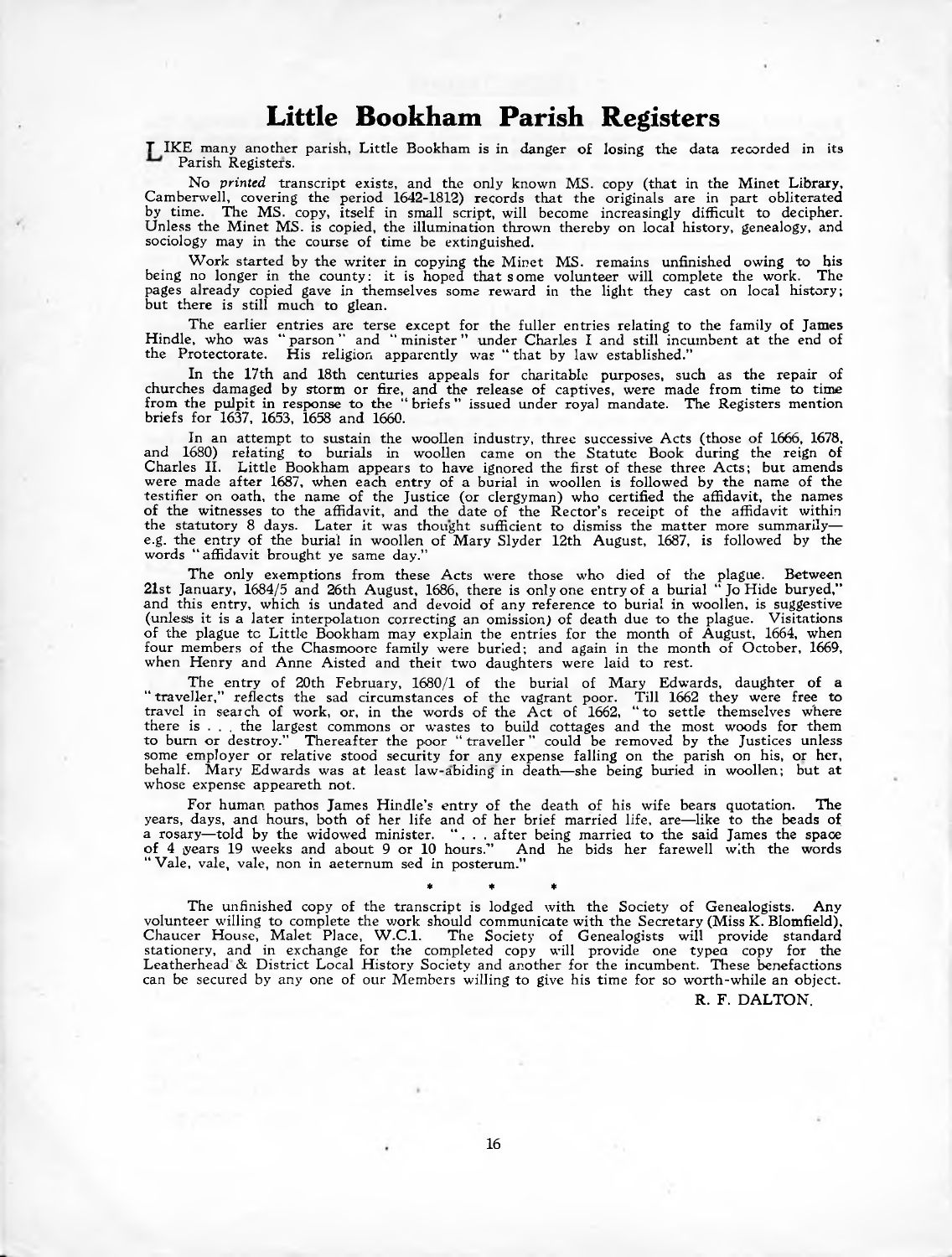## LEATHERHEAD AND DISTRICT LOCAL HISTORY SOCIETY

#### Briefly the OBJECTS of the Society are :—

To institute, promote and encourage the study of local history, architecture, archaeology, natural history, folklore and similar subjects appertaining to Leatherhead and surrounding districts; including the search for, recording, and preservation of, historical records and other material; a library for members' use; lectures, debates, exhibitions and tours; fieldwork; photography of historic features; and (as a long term objective) the compilation and publication of a history of the Leatherhead district.

A real interest in the locality is the only necessary qualification for membership ; those with any specialised knowledge are of course doubly welcome, but this is not essential. The Society hopes to help those who have little or no special knowledge to improve or acquire it. Provision is also made for Junior Members at a nominal fee.

Persons who would like to keep in touch with local history but have no time to take an active part can join as Non-Active Members. They have all the other privileges of full membership.

The yearly membership fee for all adult Members (to include one copy of the Society's Proceedings) is seven shillings and sixpence. Apply to the Hon. Treasurer: Mr. S. E. D. FORTESCUE, Pond Meadow, Preston Cross, Gt. Bookham (Bookham 2683).

## **FIRST ANNUAL GENERAL MEETING**

#### Held at the Council Offices, Leatherhead, on 19th November, 1947.

THIS meeting, marking the Society's first birthday, was very well attended, in spite of a foggy night. Mrs. E. Levett, Chairman of the Urban District Council, honoured us with her presence, and opened the meeting. Representatives of a number of National and County bodies concerned with historical records expressed their regret for their absence due to the holding on that date of the British Records Association's Conference.

The meeting received most encouraging reports from both the Executive Committee (the salient points are given in " Secretarial Notes," *page 3)* and from the Hon. Treasurer. The accounts showed a healthy balance; but it was necessary to sound a note of warning that increased activities and requirements would cause a heavier drain on the income in the near future.

In view of the forthcoming publication of these Proceedings, the Meeting willingly agreed to an increase to 7s. 6d. in the annual subscription to enable each member to receive a copy *gratis.* Also the Rules were amended to give a vote to each non-active Member. This avoided an unnecessary distinction at meetings; though the two classes must be maintained so that Group Leaders know on whom they can call for assistance and fieldwork, etc.

All the Officers were re-elected*—see* page 1 for names.

After formal business Capt. Lowther gave an Address on the work to date at " The Mounts," followed by an account by Mr. J. H. Harvey of the historical records of the site. Both are set out in pages 7 *et* s*eq.*